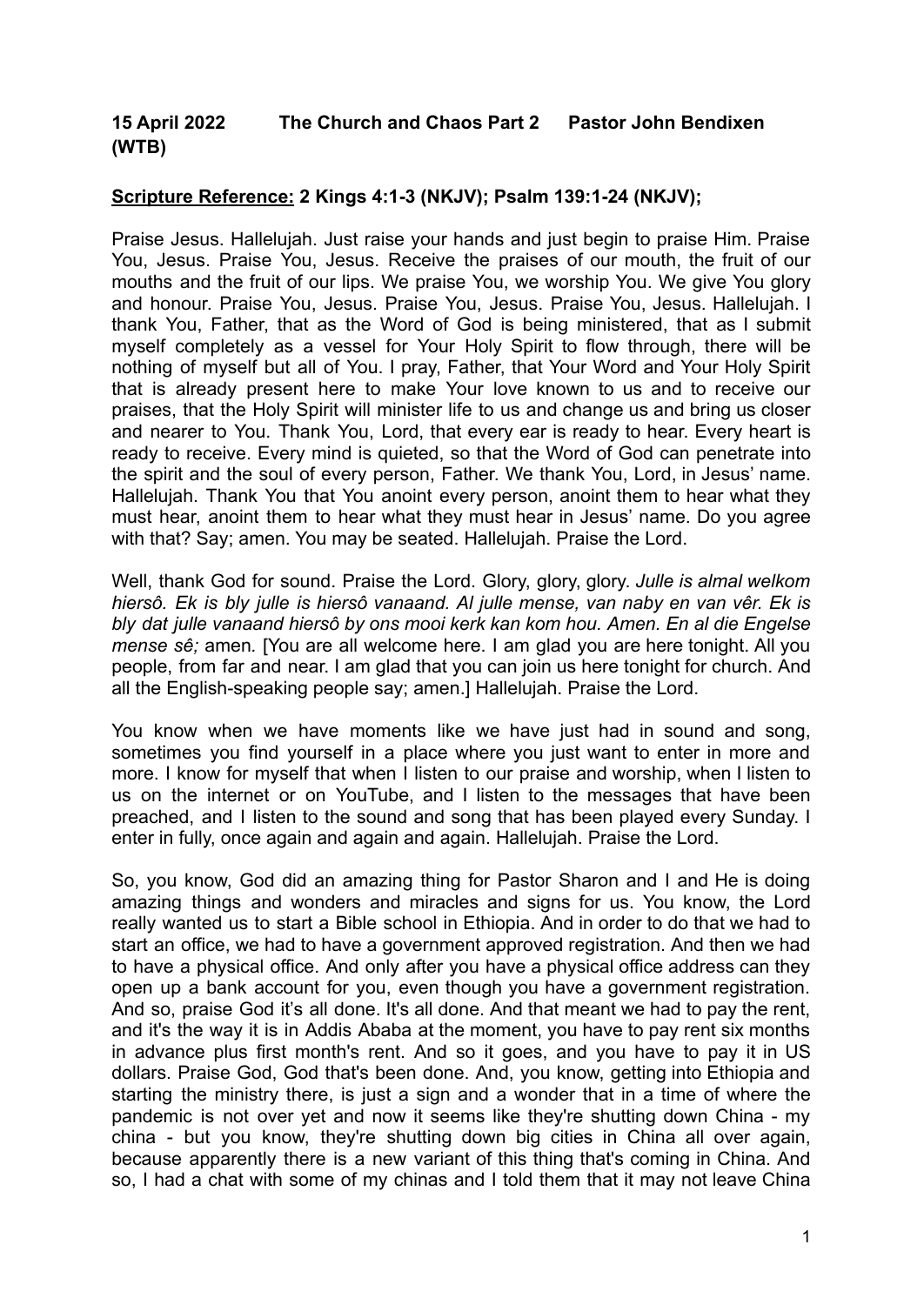and come to us, you know – my chinas are the angels. They are. I told them to go there, and they must stop the virus there, they mustn't come anywhere else in the world. It must belong to the Chinese. So, my chinas and I had a good chance of chatting together to make sure that it stays in China. Amen. Hallelujah.

But the world is a little bit crazy about this thing. American has just said that they're going to keep a mandate of masks on for another two weeks. And it's, you know, the world is still crazy, a little bit. But even in these crazy times, God's work in what He's doing in us, and with us and through us is just growing and it's increasing and it's building and it's getting stronger. Praise the Lord for that.

I thank God that Pastor Sharon and I were able to go to President's Cabinet with Brother Jerry and be there with him and then be on a special mission with him. And so, some of those things are not for public consumption. But there are a few things that I can speak about. I'm going to show you some pictures because they say a picture is as a 1000 words, right? Do you want to see some pictures of whatever? Okay, so I'll stand this side over here, by this drum cage so they can show the pictures.

*Picture 1*: This is when I tried to talk to the MiXchangers and we were testing the speed of the replies. This is us in Brother Jerry's new studio. Amen. It's not too many people that can get to do that. It has favour to do that. Amen.

*Picture 2*: Harley Davidson brought out a special edition. And he allowed me to take this picture of a special edition that he bought and it's called *The Revival*. The Revival edition Harley Davidson. Praise the Lord. Isn't that beautiful?

*Picture 3*: That's the bike *Revival*.

*Picture 4*: This is in Brother Jerry's Falcon 50. Hallelujah. Praise the Lord. Come on. That's a cool picture. Again, there's not too many people that get to do that. We are favourites. Hallelujah.

*Picture 5*: I took pictures of everywhere we went of the food that we were eating because everywhere we went Brother Jerry saw to it that we were 'very fed up'. It was just an amazing thing wherever they took us. It was just - the food was amazing. I don't know what that food was, but it looks pretty good. I mean, we ate so much, we ate so much, we ate so much, every day we ate so much. So wonder I'm not twice the size I am. If you think I'm carrying a few extra kilos before I left, I am, you're not imagining it.

*Picture 6*: It's just one of the other restaurants that we went to with Brother Jerry. So at least…they can see its water. We don't drink anything else, neither does Brother Jerry. Praise the Lord. Hey, that's a hot babe that hey. I hang out with some very hot babes. Hallelujah. Only one really. Under the palm trees, like Adam and Eve.

*Picture 7*: I wanted to show you this picture here because Jerry Savelle has his own napkins with his own design. You see it on my lap there - the napkin and he has in his Falcon 50, he has his own espresso machine put in there. And no one else is allowed to use it, only him. And he won't allow anybody else to make coffee when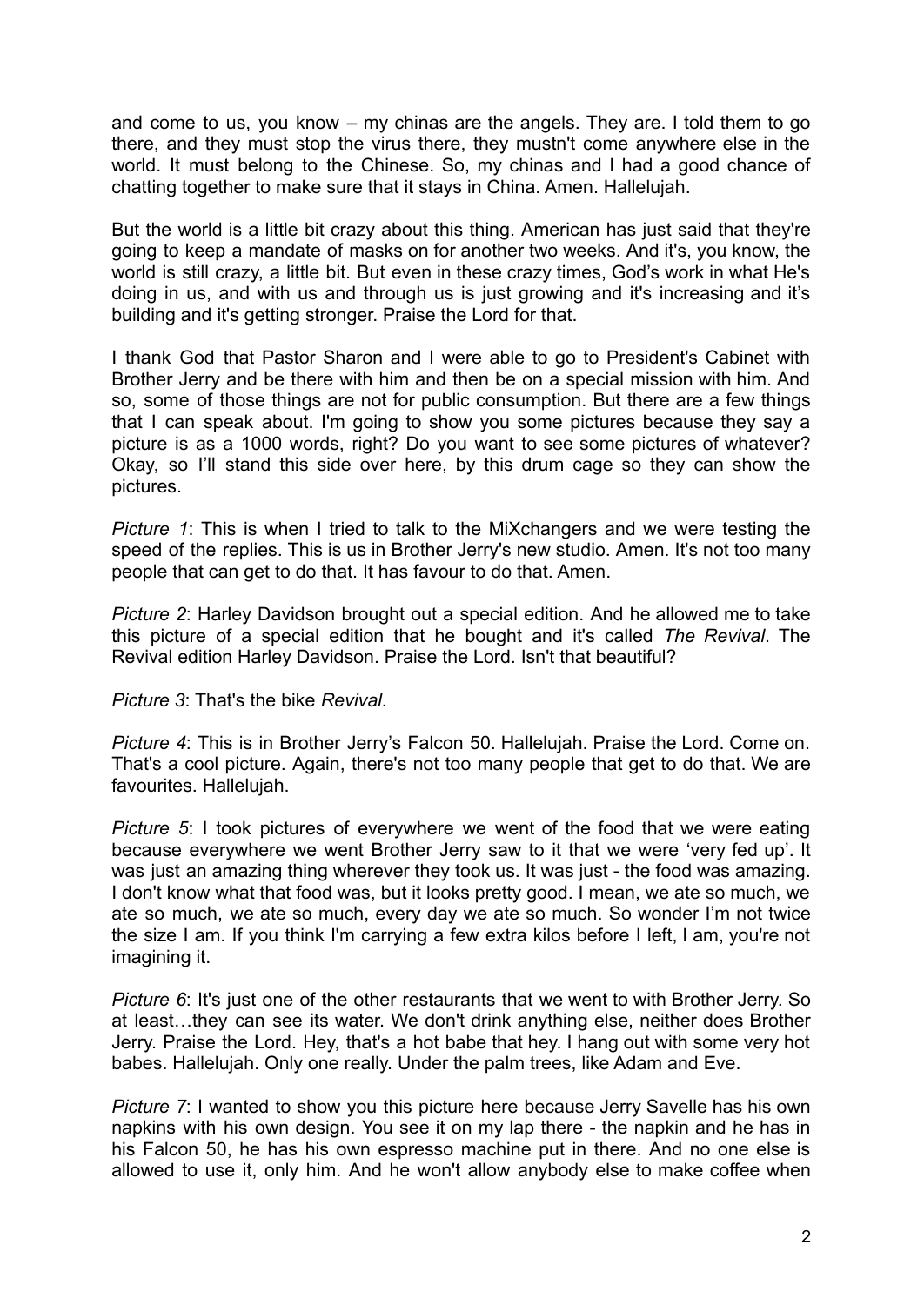you're flying, only him. So he asks you if you would like coffee and then he serves you coffee. Anytime you want coffee you get served a special cup of espresso with, "How much cream do you want? How much sweetener do you want?" Come on. That's the way to fly. When your pastor wants to make you coffee like that, you know? It's like every time you get on the plane, "Can I please have a cup of coffee?" He's waiting for it. I promise you, he waits for it. It's like, once the plane is up, "Anybody want coffee?" We had one flight that was only 23 minutes long. And that's the only flight he didn't offer us coffee. But he still offered us cold drink or water. Praise the Lord.

*Picture 8*: This is Sharon and I with Brother Jerry's full time employed pilots that travel with him wherever he goes. And that is the Falcon 50. It's anointed and it's blessed. And I'll tell you, when you take off in that aeroplane, it's smooth. And when you land, it's smooth, and these pilots… Brother Jerry has a habit if you like, a pattern that he follows that would ask us when we were flying with him, he would, you know, he does it most of the time. But every now and again he'd ask one of us to pray and we all put our hands on the top of the roof of the plane before we fly. And we pray for the safety of God, the protection of God, smooth flying, and then we pray for all the partners that help to pay for this way of transportation. And so every time he flies, he does it without fail without exception. Every time he flies he prays for his partners that helped him and bless him that he can fly that way. It's cool, hey?

I can't remember how many pictures I gave you but I gave you a few. Is it the last one? Okay, that's all you got for tonight. Hallelujah. Praise the Lord. I don't need a Falcon 50. Hallelujah. But if you do need one, and you need places to go, and I'll tell you what became so clear to us and every time, we would comment on it because it's so amazing to Pastor Sharon and I that the things that Brother Jerry got to do while we were there, and the things that we did with him, there's just no ways you can go to that many churches and those many things you can do if you have to fly commercial. It's just not possible to get to everywhere and do everything you're supposed to do if you're flying commercial. I thank God that when Jesus needed a donkey, He didn't have to borrow one. He just spoke and said, "It's waiting. Go get it." Yes? And so if God could require a donkey, pastors can require the tools that they need too, to be about His business? Yes? Hallelujah.

There's a lot of people that get bent out of shape because of flying. I was just talking to Brother Jerry again on this trip and I asked him how many miles he had travelled on commercial airlines and he said, ell, I think with American Airlines, he wasn't sure because he hasn't flown commercial now, obviously, for two and a half years at least because of the pandemic. And when he has ministered internally around in America, he's gone there with his own plane. But he said, "I think with American Airlines, I've done three and a half million miles." And I think with Delta Airlines, he's done over 2 million miles. So that's excluding all of the miles that he's travelled already with all of the 10 aeroplanes he's owned before. And so he is ministering away at other churches, as he has said here before, 21 or 22 days out of every month, he's preaching somewhere different. You know what commitment it takes to the call of God? Do you know what commitment it takes? I'll tell you how you live when you live like that because we just did a little bit of it with him. But I'll tell you how you live, when you live like that. You leave some of your clothes at home and you pack for the next two days. And you come home and you unpack and you pack again, and 12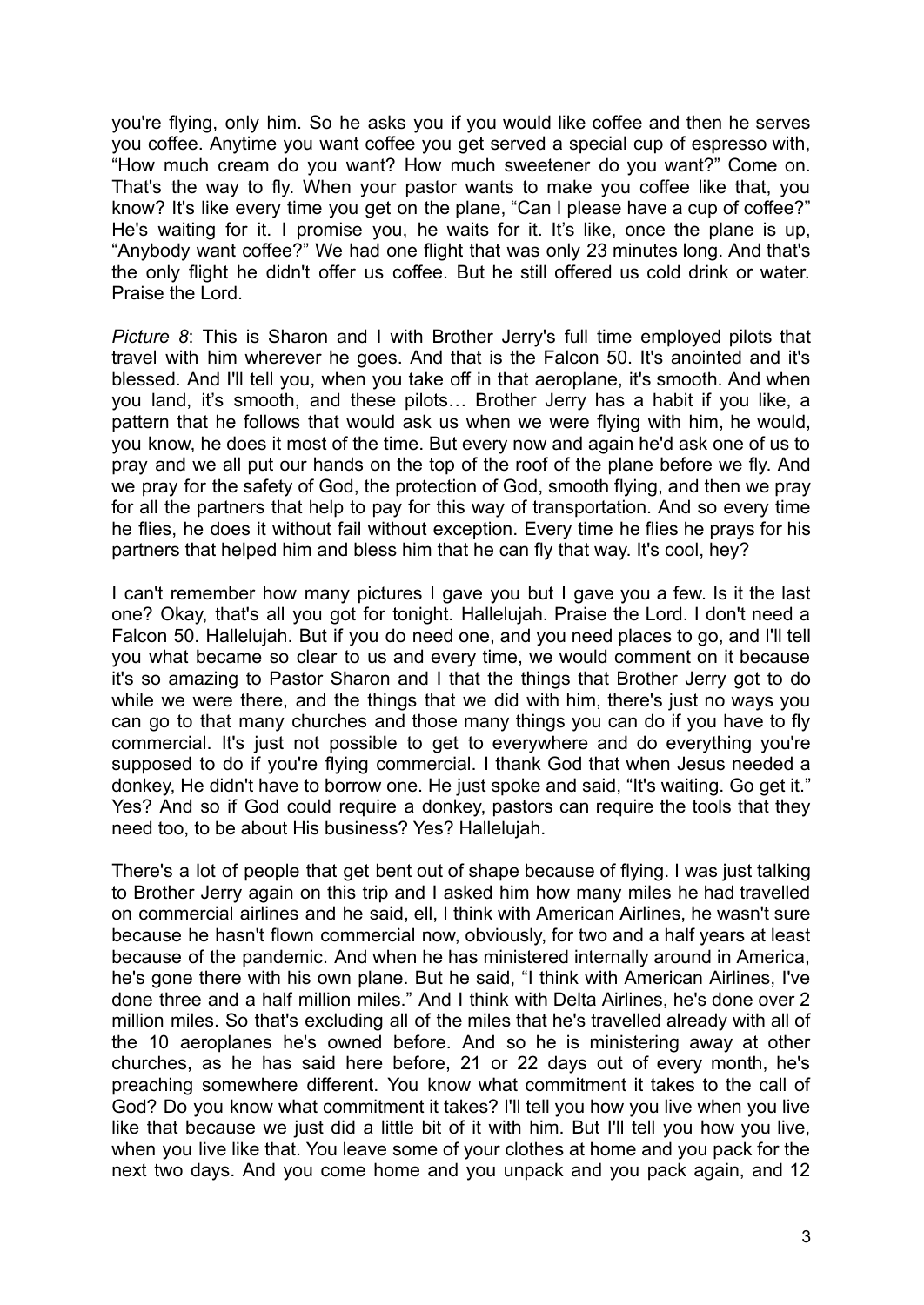hours later, or 24 hours later, you're back on the plane and you pack for the next two days or next one night, then you come home and you pack again. Every time you go to drive to the airport and to where the plane is, it doesn't matter that it is a private plane, you still have to get yourself there. You have to get yourself on the plane, there's a whole ritual that you have to follow before you get on the plane for safety reasons and all those things. When you land, there's a ritual that you have to go through every time. And so when you get there, then there's somebody to pick you up where you're going to go and preach at the church that night, they come and pick you up with their car. Many times it's someone you hardly.. you might not have seen that person before, you don't know them. Sometimes there's new pastors that maybe he's only met once, and the Lord told him to go and minister at their church. So he hardly knows anybody there and then he's off the plane into a car, talking to somebody new, going to a hotel room, waiting for the evening service, preaching there, talking with a pastor, getting back to the hotel room, sleeping in the night getting up or flying back the same night on his plane. Then if you don't understand that you've been doing that for 50 years, you get tired. Even me telling you that, right? He's been doing that for 50 years, more. He's been doing that. That means you're committed to the call of God in your life. It means you're committed to God in your life, because you can't do all of that unless you have the love of God in you for the things that He wants you to go and speak to other people. Hallelujah. Praise the Lord.

We were privileged and you know, we are always privileged and when he chooses to share stories with us of his life and his ministry and the beginning of his ministry. When you realise that in the beginning of his ministry, the first two years of his ministry, you know, he was with Brother Copeland those years, they were not known, nobody knew who they were. And so we forget when you see the aeroplanes like this, you forget that when he was ministering with Brother Copeland, they would get in a car, and they would go three weeks on the road. And then they would be back for a couple of days, be with their families, then they would go for another three weeks. And they would drive everywhere. And every day Jerry Savelle, who was Kenneth Copeland Ministries, would - you've heard him tell the story - we would take out all of the cassette stuff, all of that sound system, everything and Brother Copeland would say, "Turn me on, Jerry." You know, we forget that in those days, there was a commitment to the call of God before they knew that all of this stuff was going to happen. They were doing it out of obedience and out of love for God, because that's what God told them to do. Hey? You know, I'm grateful, and I'm thankful to God that He's given us relationship, and He's blessed us and honoured us with a heritage that we have. You know, it's a glorious, and a wonderful thing. Hallelujah. It's a glorious and a wonderful thing.

I want to, it's in my heart to just say this to you that we had conversations about the early years of his walk with God. So you remember how he started his ministry. I'm certainly going to be teaching the MiXchangers but I'm going to do it in front of a camera so that other people can get to hear it. But I have previously taught on the book, *In the footsteps of a prophet.* We have a little workbook that goes with it and all that. But Brother Jerry was speaking to us again this time while we were with him and he said that in the three months that he stopped his business, he closed his painting body shop and three months later, he would go into the ministry with Kenneth Copeland. For three months, he would work every day, as though he was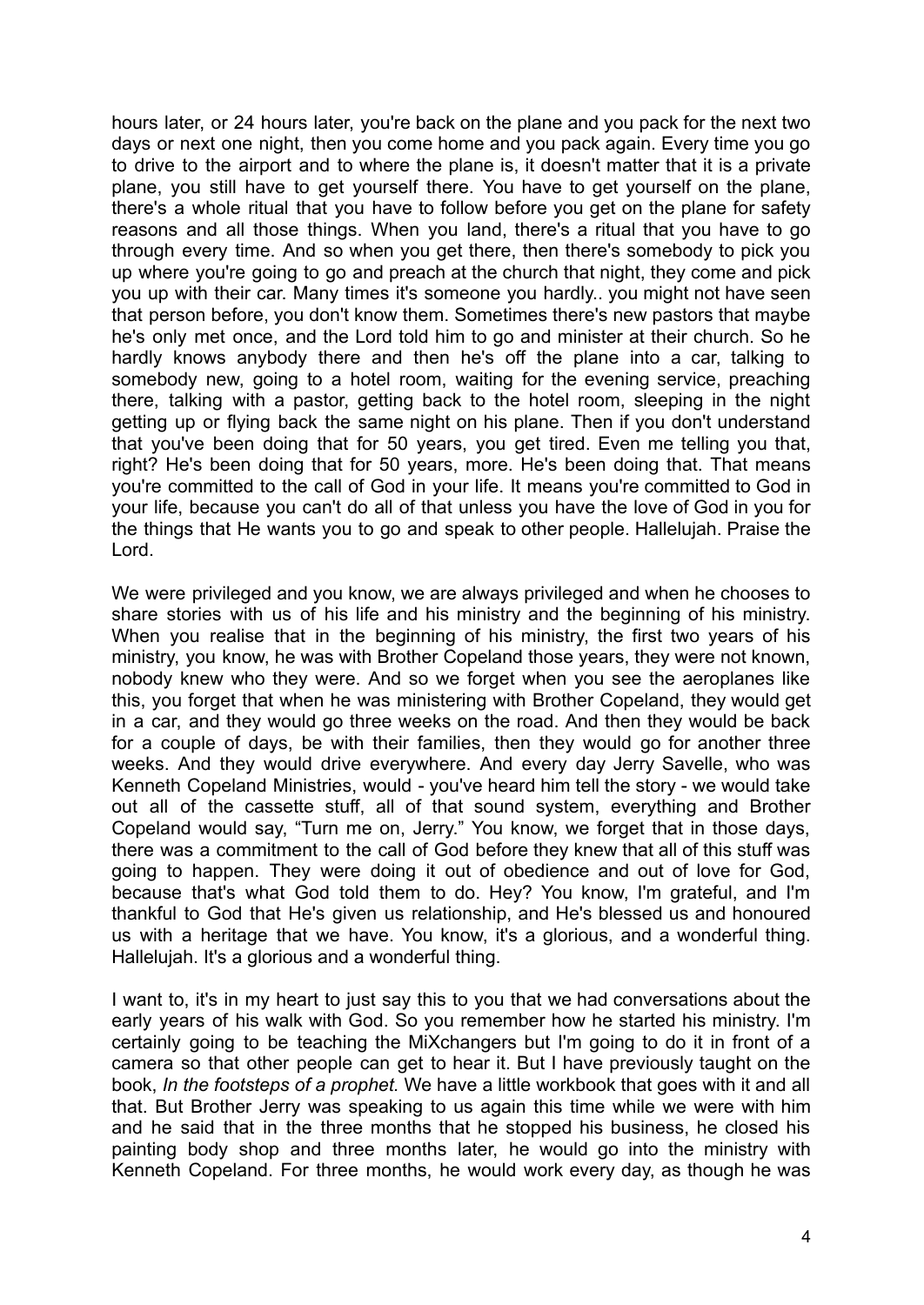working in his painting body shop. But his work was, he would go and he would turn on the tape recorder and he would listen to every message that Kenneth Copeland preached. He would study the Bible, read the Bible, and immerse himself for eight hours of the day. So when he would take a coffee break, when you take a lunch break, a tea break, now he did it studying the Word. In that period of time, the Lord spoke to him and told him that he would be known around the world as carrying the message of having the favour of God. This is the first three months, he said, "I couldn't tell anybody what God told me in my study, as I was working and being before him, I couldn't tell anybody because nobody would believe that I'd hear from God, three months into my walk with God, that I'm now committing my life to God, God told me I would be known around the world as the man carrying a message of the favour of God.

50 years later he is known as what? Favour of God, a man who has God's favour. Let me tell you, hanging around him we experience favour. I'll tell you, we watched the favour of God. I can't tell you these examples because you know, they were in circumstances that Brother Jerry hasn't given us the release to be able to share them, but we watched the favour of God in action. There was a certain situation that was happening in front of us and it was nothing like he expected that he would find, nothing. In five minutes, two phone calls happened and he didn't make one of them. Two phone calls happened in five minutes and everything that he had expected came into being - five minutes. We watched it happen. It's extraordinary. And so, the Lord just spoke to him all those years ago and we live in increase by association. And when I start ministering to the MiXchangers, I encourage all of you to get the messages that I'm going to be ministering on *In the footsteps of a prophet* because you need to tap into and push for the favour of God. It is our legacy, our right, God divinely connected us with Jerry Savelle. It wasn't just he liked me, and I liked him and so then I got to run his ministry in Africa and all of that. God brought us together in a supernatural divine way and it's because He wanted favour to be continued as a legacy. Faith, favour, healing miracles – all these things that are in our lineage of faith from Smith Wigglesworth, John G Lake - all of the things that God has placed in our legacy – Oral Roberts, Kenneth Hagin, Kenneth Copeland, Jerry Savelle. All of these things are our portion. The grace that is upon them is the grace that we have access to. Do you want to walk away from that, or do you want to walk towards that? I know for myself I want more of that. Hallelujah.

It's no coincidence that Pastor Sharon and I have experienced the supernatural abundance and favour of God on this trip to America as we had never experienced it before. Never. I can't even begin to tell you how God favoured us, blessed us – how we experienced for ourselves the blessing and favour of God. Increase by association, it's a real thing, it is a real thing. If you hang around people that are political or you hang around people that have got something negative to say all the time; if you hang around people that are not talking God; if you don't hang around anybody, you just stay with your own thoughts and your own, you're going to become your own self-centred person. But you can choose to hang around people that speak the Word, speak faith, that speak favour, that speak the blessing of God, and then you get that. Amen. Hallelujah.

So, if you read in 2 Kings chapter 4, so you know this story and I am going to make just one or two points out of this story, and you're not going to expect what I'm going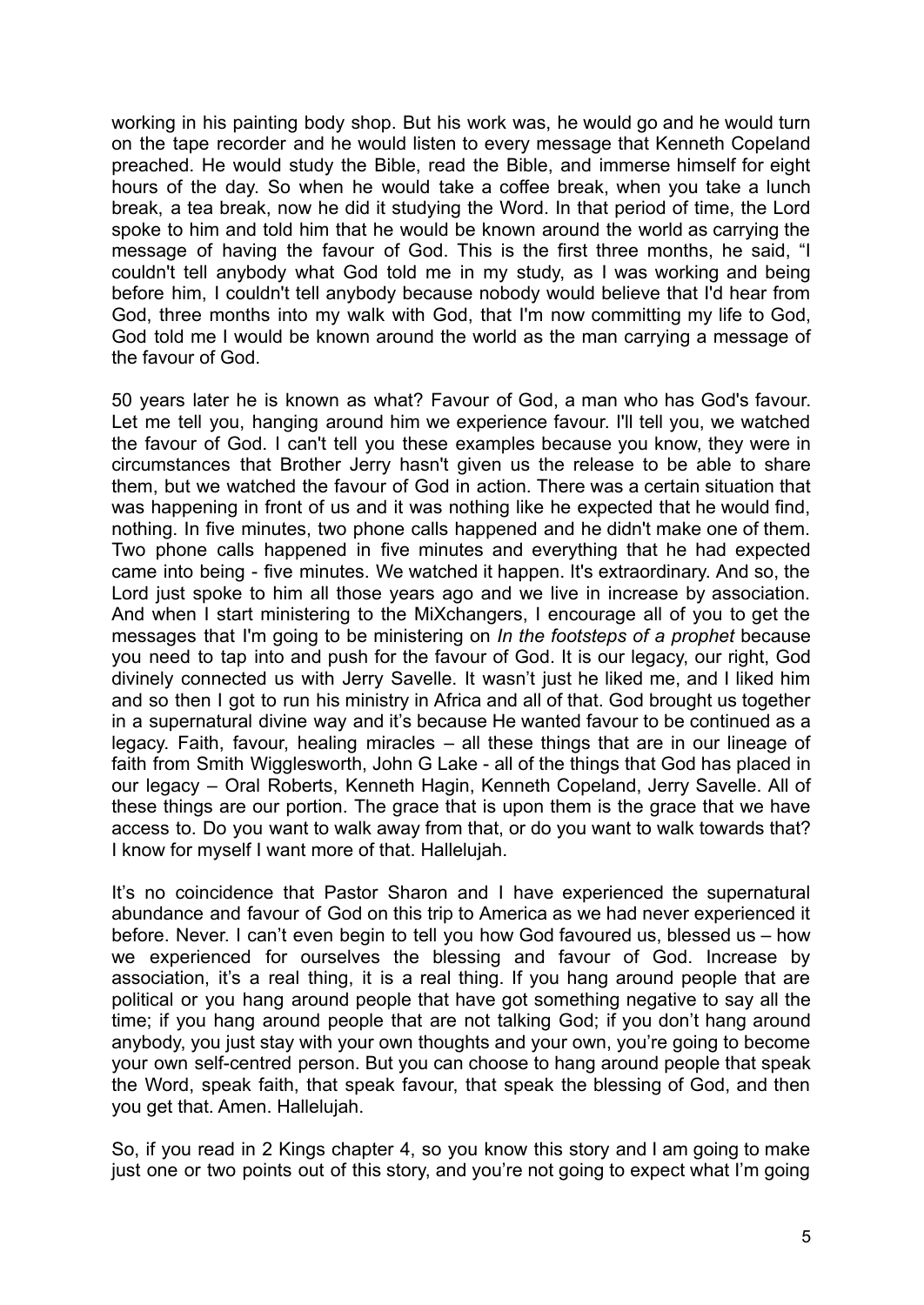to say, but 2 Kings chapter 4 verse 1, says **<sup>1</sup>A certain woman of the wives of the sons of the prophets cried out to Elisha, saying, "Your servant my husband is dead, and you know that your servant feared the Lord. And the creditor is coming to take my two sons to be his slaves." (2 Kings 4:1 NKJV.)** You've got the picture? Big debt, two sons, slavery until the debt is paid. Got it? So the rest of the story is that **<sup>2</sup>…Elisha said to her, "What shall I do for you? Tell me, what do you have in the house?" And she said, "Your maidservant has nothing in the house but a jar of oil." <sup>3</sup>Then he said, "Go, borrow vessels from everywhere, from all your neighbors—empty vessels; do not gather just a few (2 Kings 4:2-3 NKJV).** You know the rest of the story, or you can read the rest of the story. He said, "You start pouring and you keep pouring until all the vessels are full and when all the vessels are full of oil, you go and sell the oil and pay your creditors." The miracle is the miracle of multiplication. The miracle is the miracle of obedience, that God can take a little jar of oil and make so much out of it instantaneously, that she could make a whole business out of a very little and actually pay off all her debts. You've got it?

I want to show you what the key factor of this is. **<sup>1</sup>A certain woman of the wives of the sons of the prophets (2 Kings 4:1 NKJV).** Who was Elisha? Senior prophet. Elisha was the senior prophet in Israel. He received the double portion of the anointing of Elijah who was the senior prophet in Israel. You got it? Senior prophet – so this woman comes to him. She doesn't just come to him as a woman coming to a prophet. She is a woman who is the wife of a prophet who died. Most likely a prophet who served Elisha at some point, because she says, **<sup>1</sup>… your servant my husband is dead, and you know that your servant feared the Lord (2 Kings 4:1 NKJV)** So, this prophet served Elisha. Now let me just show you that what happened is that the favour and the blessing of God that was on Elisha's life, was now passed, it passed life into the grave. Even when a prophet that had died that served the living prophet, she was able to make a pull on the anointing and the blessing and the favour of God where increase came by association, beyond the grave because, "Your servant feared the Lord, and you know how your servant feared the Lord," that means they had a relationship. Hallelujah. Remember, this was still in the time of Jezebel. This was still the time of the prophets of Baal. This was still the time of ….

Well, Jezebel had not yet actually been confronted and killed yet. Elijah stopped short of that. He killed the prophets, but there were still people that were still serving Jezebel and there were still people that were after that religious cult. And she makes a pull on the prophet of God, and says because he feared the Lord; he didn't fear some other God, he didn't fear the king, he didn't fear. He feared the Lord. He didn't fear poverty. Somehow, something had happened, and he had got himself into a bad situation. But favour, favour got her out of it. So, not only did it save her, but it saved her sons and it saved their entire future.

Hey, tomorrow afternoon, tomorrow morning we are going to have a wonderful morning. We're going to have an interview with Andy and Penny, my dad's cousin, so therefore my uncle. I always used to call him uncle Andy and he used to say, "Stop calling me Uncle Andy, we're too old for that." But praise the Lord, we're going to have a good time tomorrow, but tomorrow evening, Brother Joe and Brother Jerry are going to minister to us, and I am preparing you in this message tonight that there is something that you can get tomorrow. You should be receiving it already because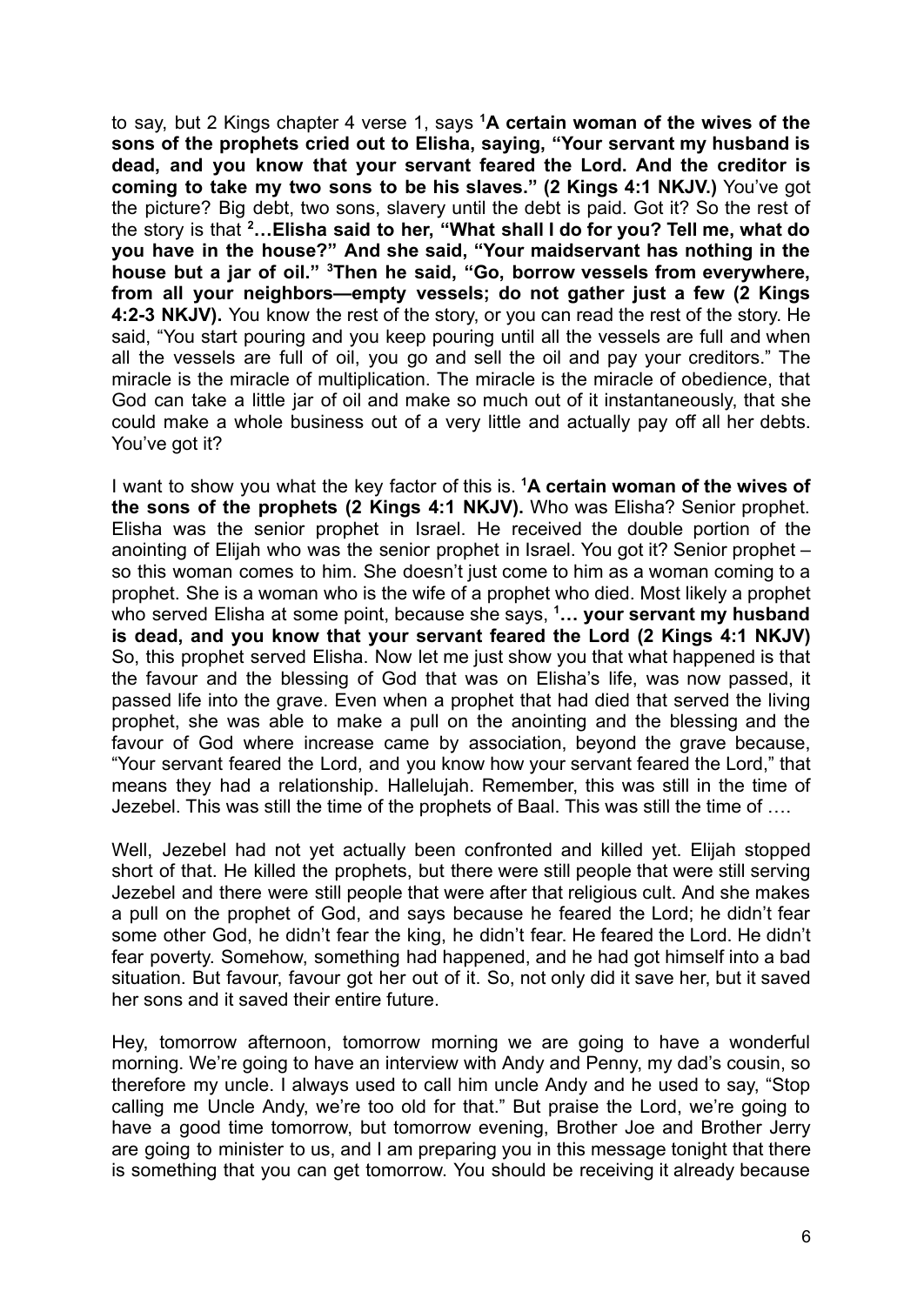we went away for 20 days, we spent all of our time, all of our time with Brother Jerry. Well, maybe, except for two days when we just arrived there, we were waiting for the President's Cabinet to start. Otherwise, we spent all of our time with Brother Jerry, and I have spent 25 years. He asked me this - we had a special board meeting and he asked me a question in the special board meeting. He asked me the question, he asked me, "So what has JSMI meant to you, John?" So, it just poured out of me. The legacy of Smith Wigglesworth and Oral Roberts and Kenneth Copeland and Jerry Savelle, that my association with Jerry Savelle Ministries is not just because there's a ministry, there's a partner. So, you understand that we are the only ministry office in Brother Jerry's world that he doesn't employ anybody, he doesn't pay anybody a salary. We do that as a seed from our ministry to his. Every other office that he has, he pays people's salaries, and he has expenses. His ministry in South Africa, he has no expenses – zero. Everything we do, we bless him with it. We have a right, we all have a right because I made a decision that that's the way we were going to serve him. You could say, you know Brother Jerry, how your servant fears the Lord. Because you can't serve another man like that unless you understand the divine connection that God puts you in. If you don't have a revelation of that divine connection that God puts you in, then you can't receive from that divine connection, because it is not a divine connection to you, it is just another relationship. And I can't give you that revelation, and I don't want you to do anything about it if you don't have the revelation. But if you don't have the revelation, then you should ask God to make it real to you. Amen. Praise the Lord.

So, I want to let you know and it's in my heart that I believe that God is increasing and multiplying our resources as a ministry, and He is accelerating everything. It's the Word of God – you're going to hear it from Brother Jerry tomorrow night, and I heard it a couple of times when I was with him, we heard it but every time you get something new from it because he is getting new revelation from it. But there is a protection, there is a safety, there is a powerful recognition that when the Word of God is spoken, and if he says that God is accelerating things, then I take it. I take it. Hallelujah. Big and bold version two in 22 goes well with God is accelerating things. Hallelujah. Praise the Lord.

I believe that the anointing of God, I believe that the Holy Spirit is ministering to you, I believe right now that the Holy Spirit is changing your mind, working in your spirit and your soul, and confirming to you that God has never put relationships together just in a haphazard way. He has a perfect picture puzzle that He puts all the pieces together and He has designed your life and my life for us to walk together, flow together and have the things that God has put into our walk with God. He has put it into us so that we could do the work of the ministry that we can become fully mature, fully equipped saints that Ephesians talks about, and that we would do the work of the ministry and that we would be assigned to all the principalities and powers, that we are the church of the Lord Jesus Christ. And you don't just throw people together on a Sunday and say that's church. No, the Church is made up of divine connections that God has puzzles together in communities, in cities, in different places. He's put things together not just because, He's got a plan. And so I thank God that we are part of this plan. Hallelujah.

I'd like to read to you from Psalm 139, **<sup>1</sup>O Lord, You have searched me and known me. <sup>2</sup> You know my sitting down and my rising up.** If you think that God doesn't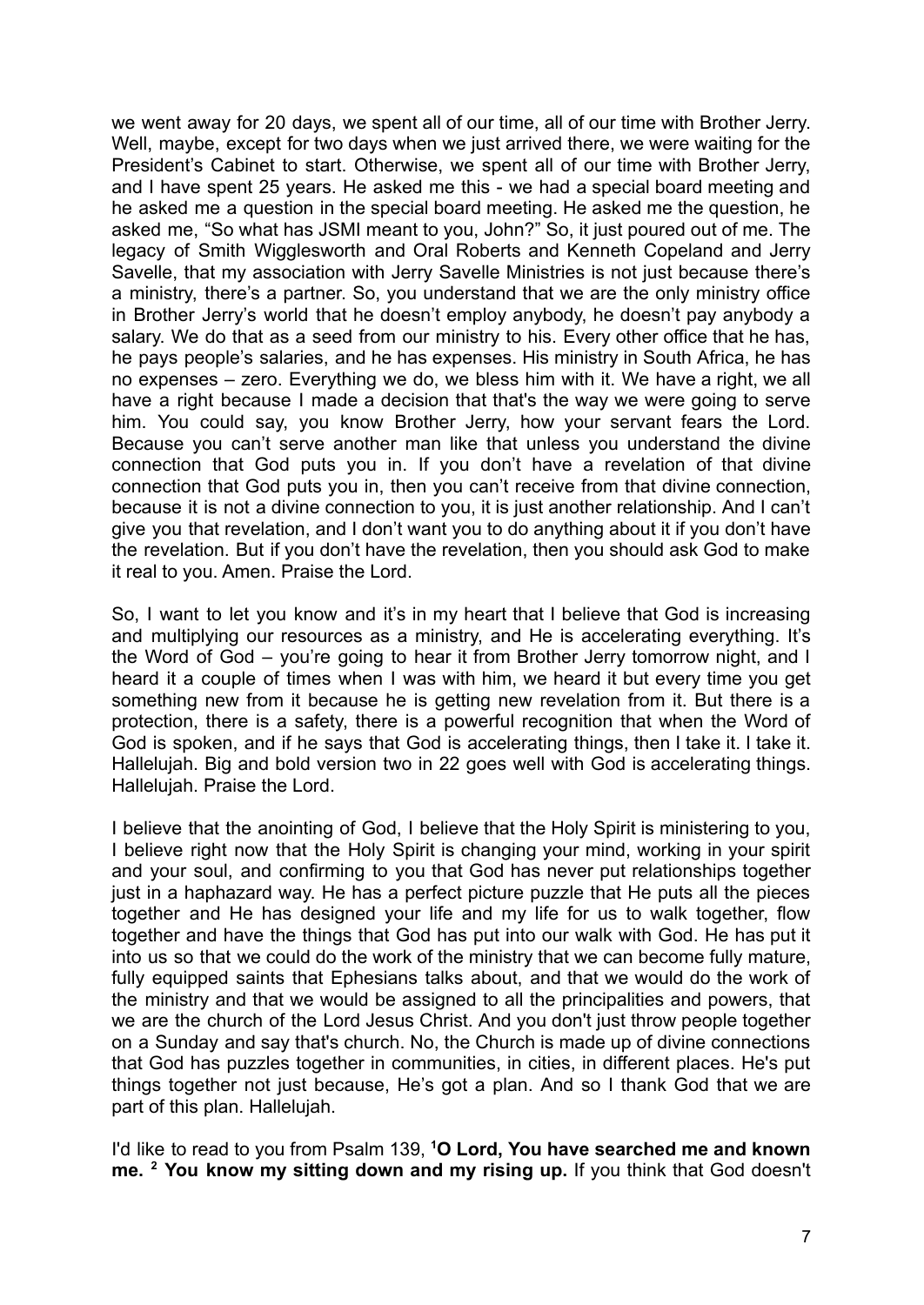know what you're thinking and doesn't know what your heart looks like, and doesn't know what's going on in your life, He knows everything. We may think, because other people can't see what's going on inside of us, God can't. He does. Everything. That's what the Word says. **<sup>2</sup>You know my sitting down and my rising up; You understand my thought afar off.** Even though I don't feel like You're close to me, You are far off - so he wasn't a born again person here but he was a covenant man. He was a child of God. This is a Psalm of David. **You understand my thought afar off,** before I even thought it, you understand what I'm thinking. **<sup>3</sup>You comprehend my path and my lying down, And are acquainted with all my ways.** If you think God doesn't know? Hey, I'm going to be a little bit basic here. But if you think God doesn't God's not with you when you go to the toilet, I got news for you. He created you to go to the toilet. Come on. The Holy Spirit doesn't leave you when you go to the toilet. I mean, I know that's a bit graphic. But I'm trying to tell you that you think there's something that God's not with you and doesn't know what you're doing all the time? All the time. Don't have too much fun with it this week, hey. **<sup>4</sup>For there is not a word on my tongue, But behold, O Lord, You know it altogether.** Every word that you speak, whether you speak it in the privacy of your home, whether you speak it on a private telephone call, whether you think that no one else will hear what you're saying, God hears it. And if He chooses to expose it, it will get exposed. Everything. **<sup>5</sup>You have hedged me behind and before, And laid Your hand upon me. <sup>6</sup>Such knowledge is too wonderful for me; It is high, I cannot attain it. <sup>7</sup>Where can I go from Your Spirit? Or where can I flee from Your presence? <sup>8</sup> I ascend into heaven, You are there; If I make my bed in hell, behold, You are there.** Notice not if I go to hell, if I make my bed in hell. In other words, if I make my bed in a hellish situation, You are there.

**9 If I take the wings of the morning, And dwell in the uttermost parts of the sea, <sup>10</sup>Even there Your hand shall lead me, And Your right hand shall hold me. <sup>11</sup> If I say, "Surely the darkness shall fall on me," Even the night shall be light about me; <sup>12</sup> Indeed, the darkness shall not hide from You, But the night shines as the day; The darkness and the light are both alike to You. <sup>13</sup>For You formed my inward parts.** He knows you because He formed you. There is nothing about you that is a surprise to Him. **You formed my inward parts; You covered me in my mother's womb. <sup>14</sup>"I will praise You, for I am fearfully and wonderfully made.** If you have any doubts about who you are, you are fearfully and wonderfully made by God. He didn't fearfully and wonderfully make you so that you could just choose your own plan for life. He's made you fearfully and wonderfully so that you could fulfil His call for your life. Have I said anything to you that's not in the Bible so far? **Marvellous are Your works, And that my soul knows very well. <sup>15</sup>My frame was not hidden from You, When I was made in secret, And skillfully wrought in the lowest parts of the earth. <sup>16</sup>Your eyes saw my substance, being yet unformed.** Do you understand what he's saying? That even before you were made material matter, He knew you. He knew you before you became substance.

**And in Your book they all were written, The days fashioned for me, When as yet there were none of them.** In other words, my days were fashion for me, before I was substance You fashioned my days. **<sup>17</sup>How precious also are Your thoughts to me, O God! How great is the sum of them! <sup>18</sup> If I should count them, they would be more in number than the sand; When I awake, I am still with You. <sup>19</sup>Oh, that You would slay the wicked, O God! Depart from me, therefore, you bloodthirsty**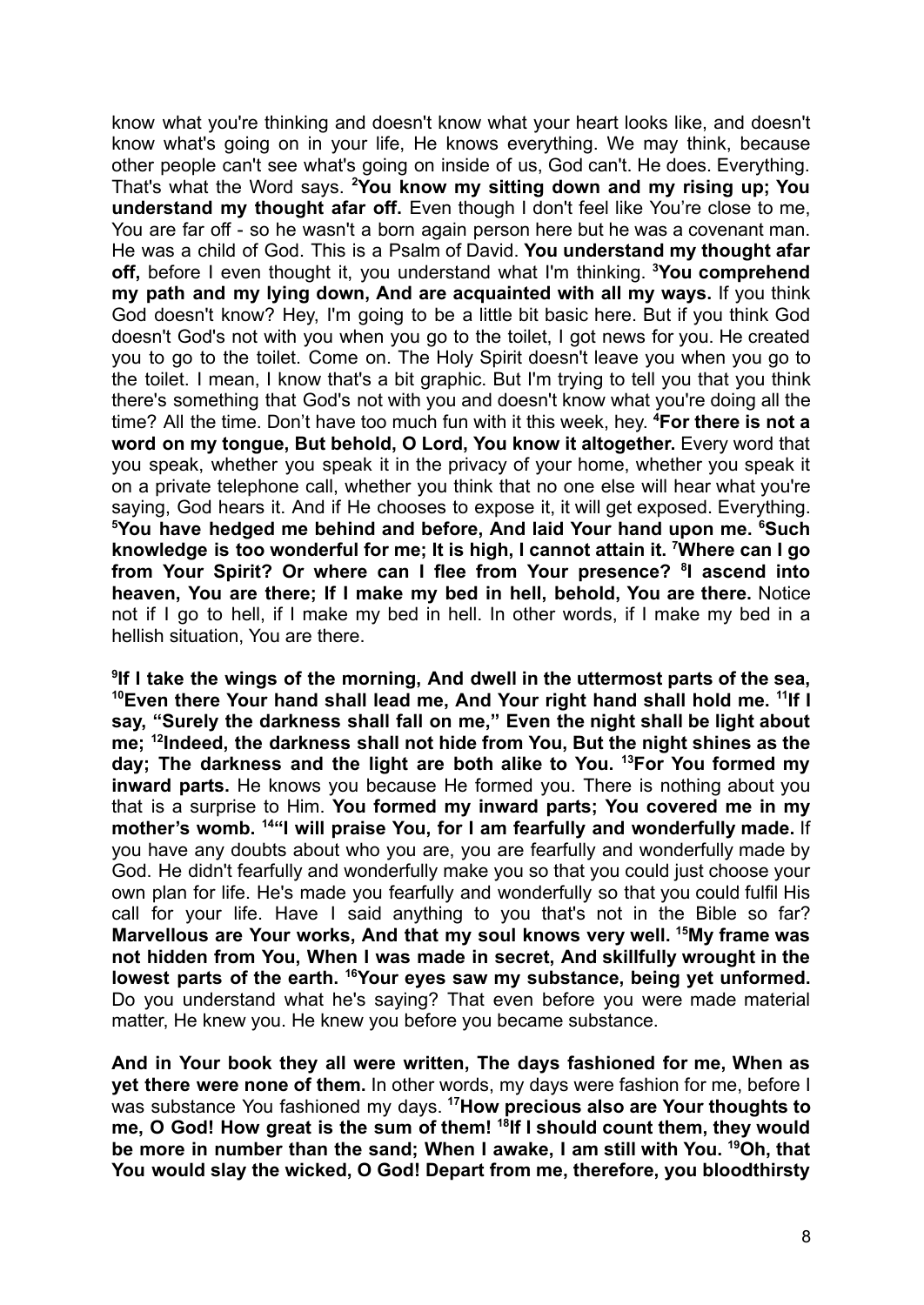**men. <sup>20</sup>For they speak against You wickedly; Your enemies take Your name in vain. <sup>21</sup>Do I not hate them, O Lord, who hate You? And do I not loathe those who rise up against You? <sup>22</sup> I hate them with perfect hatred; I count them my enemies.** In other words, if you do something against God, you are no friend of mine. How can you be my friend if you hate God? **<sup>23</sup>Search me, O God, and know my heart; Try me, and know my anxieties; <sup>24</sup> And see if there is any wicked way in me, And lead me in the way everlasting (Psalms 139:1-24 NKJV).** Lead me in the way everlasting.

So I'm going to change gears here a little bit, but you'll see where I'm getting to in a short while. When President Biden was running for office before he was running for office, and he was vice president to President Obama, who were they running with? Who were they connecting with? What was the substance of their relationships? The substance of their relationships was that they wanted a social order. I want you to understand that what I'm talking to you now is not political, this is about people that happen to be in politics. Are you all with me? Understand I'm not trying to take a party here, I'm trying to show you something. President Obama signed an agreement with Iran that effectively allowed Iran to continue to build uranium or to experiment with uranium so that it can have enriched uranium and create their own atomic weapons or nuclear weapons. He signs an agreement with them and then he delivers by aeroplane - I forget the number - I believe it was \$1.5 billion dollars that he delivered in cash in an aeroplane to Iran because they signed that agreement. I ask you; do you know what the highest leader of Iran - so Iran is run as a theocracy country.

Even though they have an administration in office, a theocracy, it means there's a spiritual leader who tells the government what to do. And that spiritual leader has said that the plan, the whole plan of Iran, the purpose of Iran, is to wipe Israel off the map and to do the same to America. Hello. I'm not talking nonsense here, these are facts. You look at me like you think, are you in agreement with my facts? Okay. I might have a billion short here or there or half a billion or whatever; but in principle that's the agreement that they signed. When President Donald Trump came into office, he immediately cancelled that agreement. He started going after the terrorists that Iran was funding. Of course, his presidency was very controversial because he killed so many of the top, top terrorists that were going after Israel and America. Then he has a son in law who's a Jew and he tasks him to sign, and to work on an alliance with Israel, from America, with America, that ended up with a thing called the *Abraham Accord*. For the very first time, Israel signed an alliance against Iran, with Saudi Arabia and other, one or two other Arab countries, Kuwait, I think was one of them. But that was the essence of the *Abraham Accord.* Suddenly, it wasn't all the Arab nations that were together against Israel, Israel had an alliance with other Arab nations that were concerned about the power of Iran.

Why am I talking to you about this? I'll talk to you about Ukraine and Russia in a minute, I'll get there again. Vice President Biden was part of the deal-making with Iran. He was also vice president to a man who was, if he could have had another term, and he said so himself that he would have run for another term and tried to stay in office another four years because he wanted to make America a social country; not a capitalistic, democratic country, he wants to turn America into a socialistic government. So when President Biden comes into office, he appoints his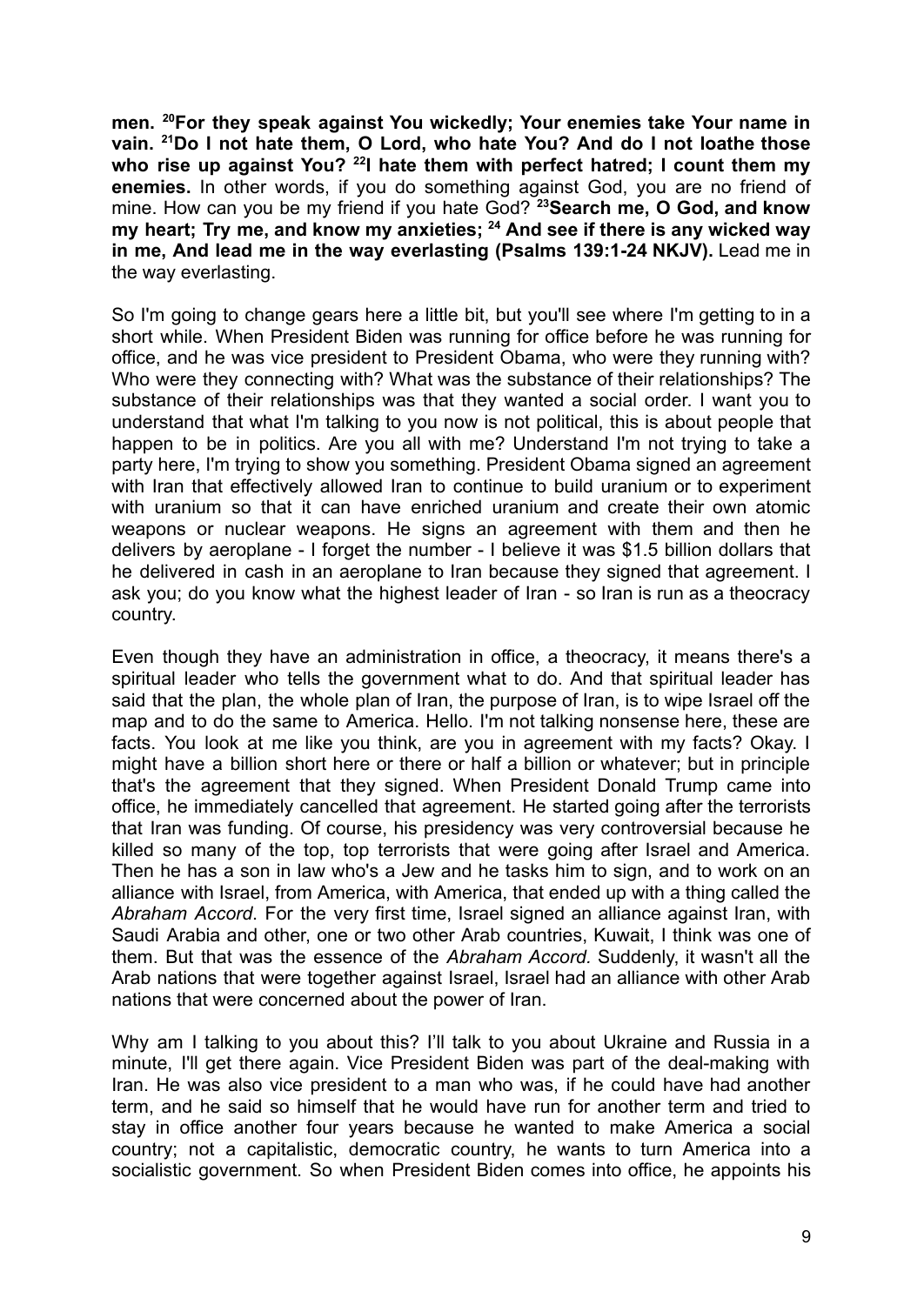cabinet. What do you think his cabinet looked like? Anybody like to know? Anybody know what he did? More than half of his cabinet are the people that were in the cabinet in the same positions or similar positions when he was with President Obama. He just reappointed the people that Obama appointed. Who you are hanging out with is everything. Then he appoints Bernie Sanders, who is a professed, communist and socialist, as one of his seniors. He's the financial guy in America. Hello? Now, they are talking about resigning this accord with Iran. Things look very bleak for America right now. They really do. There is talk as inflation continues to grow, there is talk that if there is no curbing the inflation and if the Republican Party does not win the Senate and the Congress, the House of Representatives, in this November election, that Biden and Sanders and the people who are working with America will pass a bill that will get them to spend another \$6 trillion. That just means their inflation goes through the roof. You can't just print money. Ask Zimbabwe. Pastor John, why are you talking about politics when we came to church? I'm not talking politics. I'm talking to you facts about what's happening to America. Why is it so important? Because America wants nothing to do with the *Abraham Accord*, they want nothing to do with Israel - very low on their list. What does the Word of God say? Those who bless Israel will be blessed. Those who curse Israel are going to be cursed. America cannot afford to have another term with a president who goes against Israel. Why is that important? Because America is the only superpower that can effectively combat what China and Russia want to do; Europe doesn't have the stomach for it. I'm asking you this question; do you think that Biden and all of Obama and all of those things that are happening, do you think that's just men's mental thoughts that they are thinking? Or do you think that the Bible is true that our fight is not against flesh and blood but against principalities and powers and rulers of darkness?

Come on, where's the fight in this world happening? Is it against men, flesh and blood or is it against principalities and powers? So then what's happening on the global stage is not just something that a few men get together in a corner, and they say, "Let's make this. Let's do this. Let's allow so many immigrants across the border." And so they want to help secure Ukraine's sovereign democracy but in America they're opening the borders that half of Mexico can come across into America. Why? Why? You think this is just men's ideas? See, you won't switch on CNN, or Fox, or ABC network, or CWS, or whatever all the networks are in America, you won't switch on the television, and they say, "We just want to inform you of what the devil has done today through President Obama." Or you won't switch on and say, "Bernie Sanders really got it in the ear from Satan today, and really we've got to *gooi* him in jail." You're not going to hear that because they only think with their intellect and they think like men think and they talk like men talk and they become puppets of the spirit forces because their desires and their basic instincts are not to listen to God but to do what they will. So the enemy puts thoughts and ideas into their minds, and then they follow up with what he puts into their minds. They become tools in the hands of the enemy.

If you don't think the devil is that sneaky, he's so sneaky that the only person that never knew sin, then chose to know sin - Adam and Eve - he even managed to get them to sin. The only people besides Jesus that were ever born perfect, he got them to give up their right. So if you don't think that the devil is sneaky and that everything that's happening in your world is just about your thoughts and your desires and your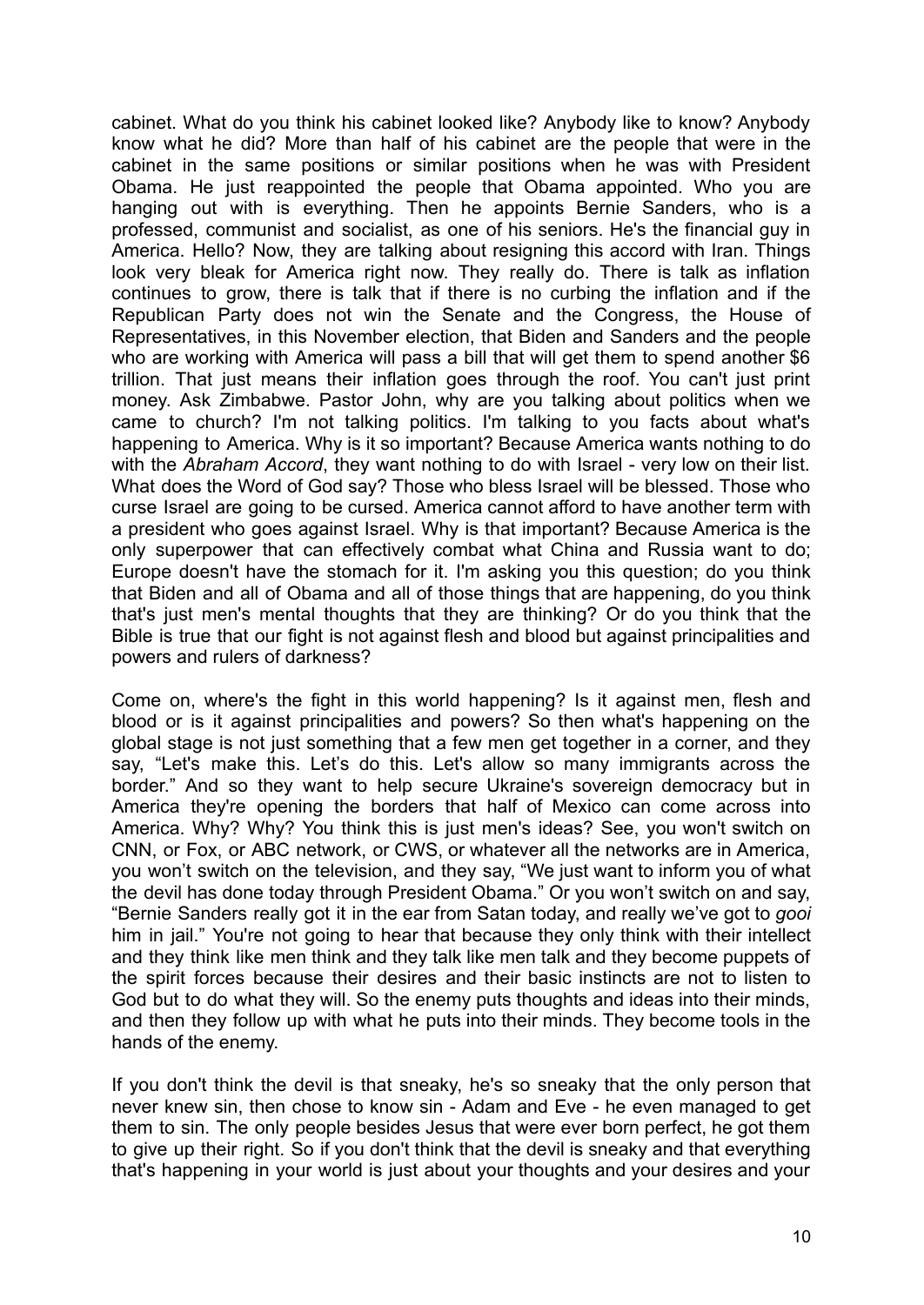basic instincts of what you think is right and, "I go with my gut feel for what I've got to do next. I think deeply about what I'm going to do next and plan deeply about what I've got to do next." If you think that actually, the devil has got nothing to do with it, if you're not putting God into every conversation, every thought pattern, every emotional thing, then you're getting deceived already.

"Pastor John, do I need to be looking around every bush for a devil and a demon?" No. But what you gotta do is you have to put the Word of God as your first priority, because then you don't have to look for the devils. God will show you where the devils are. He will show you the thought patterns of the enemy that come to you, "I'm anxious, I'm anxious. That's not from God. Where does this anxiety come from? Where does this depression come from? Where do these words that I want to speak in anger, these words that I want to speak out of emotional behaviour, where do they come from?" So you don't have to go look for a devil. Yes, those are your lusts of your flesh at work. But when the devil sees you responding to the lust of the flesh, all the time, he rides that, it attracts him like a beacon.

I'll tell you what, when I'm speaking the Word of God, when I'm speaking to Pastor Sharon, and I'm following the things that God wants me to do, and we're talking about the ways of God and the things of God; my light is shining, and it's the beacon to the enemy, as well. He sees light speaking forth between us. Come on, if you could see words as shadows, or light, which is basically what David was saying in Psalm 139, then you will see that your thoughts and your words can be shadows, as in darkness, or they can be light. But in God, He understands you so well, He knows all your thoughts; dark and light. So whose will - Pastor Christi preached this very well, I don't have to say this again - whose will is the only will in the universe? The only will in the universe that matters and that counts, is the will of God. Yes, He gave you a will but He gave you a will for you to actually choose Him, not to choose darkness. He chose you to be, before you were even substance He knew your ways and planned your ways. That's what Psalm 139 says; before you were born. So this should be of great encouragement to you. Because I'm trying to show you that the enemy of God is working in nations, and he's working in governments, and you may see America as a prosperous country that is the superstar country of the world and it's the most desirable place to go and live and the most desirable place to go and be. You think there are no devils there? I'll tell you what; if you're out of the will of God in America, you're in more danger than you are in the will of God, living wherever God wants you to be. Well, how can that be? Because if you're out of the will of God, the protection is not there. So, God has placed you. I'm going to talk about this for a little bit. I'm wanting to show you from the Word of God and I'm going to show you in real life how the enemy of God is functioning. Do you know that this is real, real, real in America right now? That they from kindergarten age, from five years old they are already wanting, they are promoting an education prerogative. Not an option, an education prerogative that every child must be taught over the age of, I believe it's five or seven years old, something like that, that they must be taught that they are gender neutral, and that they can choose what gender they want to become.

So far, there are two states in America that have banned that, that I know of. There might be more. I know Florida and Texas have banned that in their schools, and they're not allowing that in their schools. And so they've come under tremendous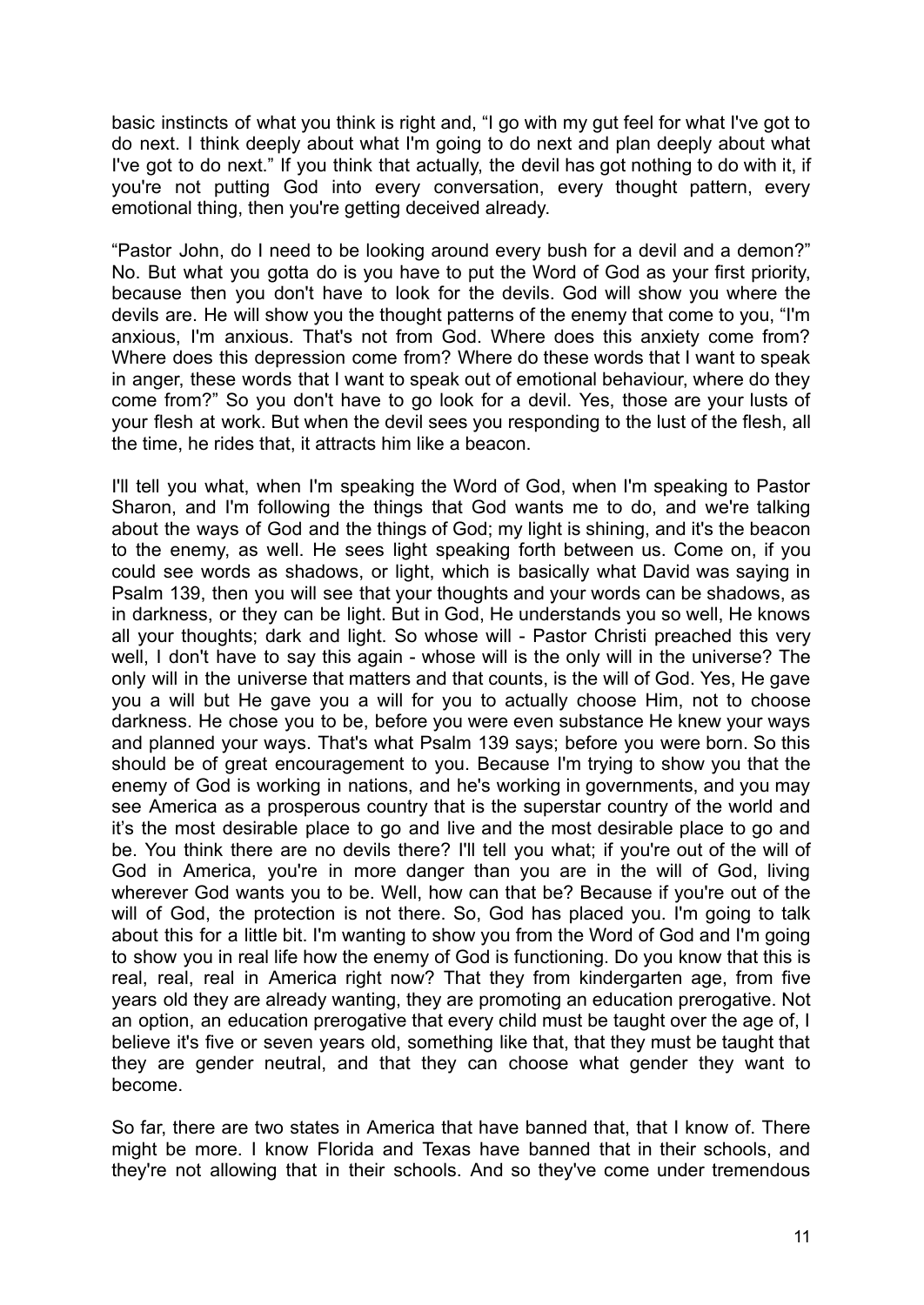attack because they've made a stand and say, "You are not going to teach this to these kids until they reach a much older age." And so have you heard of this new thing that's going around; critical race theory? That you've got to apologise for being white in America? Do you know that? If you think I'm exaggerating, go and do your own investigation. Yeah, you got to go around apologising for being white because your whiteness is by default racist because you were born into such a racist mindset that you actually don't know anything else other than to be racist. So, wherever you go, you've got to apologise and they've got classes and they've got whole businesses that have been started that are actually helping white people apologise for being white. I'm not talking about a few extreme left people in California. The reason the governor of Virginia, who is a Republican, was chosen to be governor is because the parents went to a school board meeting and they started rising up against the school, to not allow critical race theory to be taught in their school. Which prompted the Department of Justice, prompted President Obama to write a letter to the head of the Department of Justice, to treat parents who come against the school board as domestic terrorists. This is what's going on in America right now. Right now. There is a war on in America for the souls, the hearts and the lives of all the children that are born in America. And before they even get born, there are millions and millions and 10's of millions of children that are aborted in America every year.

So, who do you think is behind all of this? Do you not think that there are demonic forces, principalities and powers? Does Jesus not say, "I have come that you might have life and that you might have it more abundantly. But he the devil is a thief. He's come to steal, to kill and to destroy." It's his nature. He doesn't know how else to do things. If we don't pray for South Africa - let me tell you, what's happening in America is coming here. So, we got to stand against it in prayer. We have got to pray for the right leaders of our government to keep standing and God must keep - we are a good people that do that and so we must keep praying for them.

Why am I doing this? Well, if you think that the devil is not coming after your finances, if you think the devil is not coming after your educated mindset, and wanting to influence your worldview, then you are already deceived. Because you give no credit to the devil that anything you are thinking and anything that you are behaving with and any way that you're going about your life has got anything to do with the devil. It's all about you. So, either way if it's your will and you don't give credit to the devil for influencing your will, then it's all about you and you're still deceived. You thought I was going to come back from America and I don't know what, but this is coming out of me. Hallelujah.

If you think that the enemy of God is just going to leave you alone because you're saved, I'll tell you what he's ready to steal, kill and destroy every human being on the planet. He doesn't want any one of them to stay alive. He's not picking out Christians or non Christians. It is his nature to go after all humans. Come on. When God gave dominion of the earth to man, He didn't just give it dominion to saved Christian men. He gave dominion to the earth to all men that would be born from Adam and Eve, which is why we have dominion on the earth. And when the devil deceived Adam and Eve and gave, and they gave up the right of submission only to God's will, but they gave up the right of submission to his will too, then he has the right to influence all men on the earth and to go after men on the earth. Hey. And so my declaration and my, my teaching to you tonight is we've got to be awake. We cannot be asleep.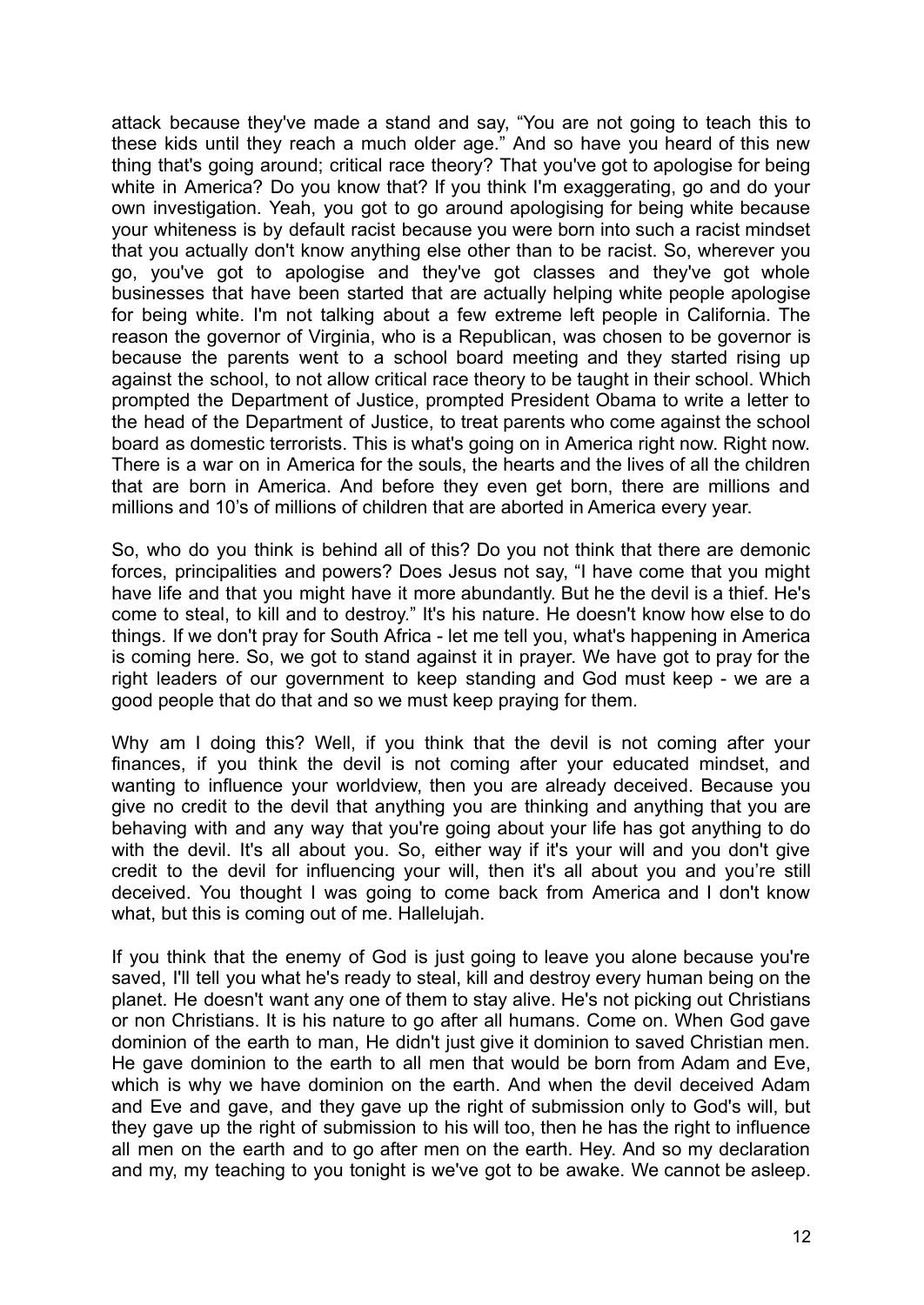This is a critical time of our existence where we cannot look at life like people that post things on Instagram and do things and talk about their lives and they're crazy.

So, come on, do you think that 50 years, let's make it 30 years, 30 years from now, let's consider what our world looked like 30 years ago. Thirty years ago puts us at 1990. Thirty years ago puts us back at 1990. What was our world like in 1990 compared to now? I can tell you that in 1990 cell phone technology did not exist. Neither did the World Wide Web and neither did YouTube. Neither, I mean, we were just happy to have SABC TV. I mean, Multichoice was just getting started and going those days. These young people don't even know what I'm talking about. Thirty years ago, none of this stuff that we live today on your phone all the time. Scrolling through Facebook, or Instagram, scrolling and scrolling, and answering and looking for tweets and looking for posts and looking for stuff and living your life on a phone all the time when you're not doing something else. That's all happened in 30 years. What do you think the next 30 years is going to look like? You and I, if God didn't bring the most timely word to our ministry which was, *I will take the children,* that's the most significant word that God has brought to this ministry. Because we have a chance with our children, because if we live for God now, in 30 years time, the morality that is going to... Either God's got to come or there's going to be such immorality on the earth that already identity politics is the number one thing that's happening in America. It's not your values. It's your identity. It's who you identify with and what you identify as. It's no longer about your character and about your morals. It's about who you run with, who you're hanging out with. It's already there. It's been happening in the school system in America for the last 40 years. Okay, well, we're not going to America, let's go to Europe. How much Christianity do you think exists in Europe? Ninety plus percent of the people in Europe have no relationship with God, if they have a relationship with God it is through a church and a priest and they pray to a woman who's dead. And so we think Europe's got the answers for our children? So, you think there's a career that we must pursue for our kids that will give them in 30 years time the rights of life, that you can plan your child's career, you can even plan your life for the next 30 years?

What do you think all of these people in the world are doing right now? America, Russia? Did you know that in Russia, President Putin has shut down the internet, shutdown all cell phone technology? Because he doesn't want the people of Russia to know that his army is failing to take over Ukraine and that half of his soldiers didn't even want to fight against the Ukrainians. Do you think China is going to step back and say, "You know what, we've become a superpower strong enough now. We're going to just let the rest of the world go." China is after all of the earth's resources many of which are in Africa and South America. They own so much of America's borrowed money that they virtually are the biggest owners, creditor of America. China is. Pastor John, you're giving us a modern day global news update. Yes, it's a wake up call. It's a wake up call that if you think that the next 10 years is not going to be absolutely, there's going to be so much chaos on the earth in the next 10 years, then you are not connected spiritually and you're not reading the signs. So you are sleeping, spiritually. So, what's my job? I'm bringing you some hand grenades and some bazookas and some big military weapons I'm bringing to you and I'm saying, "Hey, wake up. You got some war to engage with here? You got some fighting to do here." Well, how do I fight against depression? Praise Him. I don't feel like it. Praise Him anyway. Well, how are you going to get rid of depression? Praise Him. I think I'll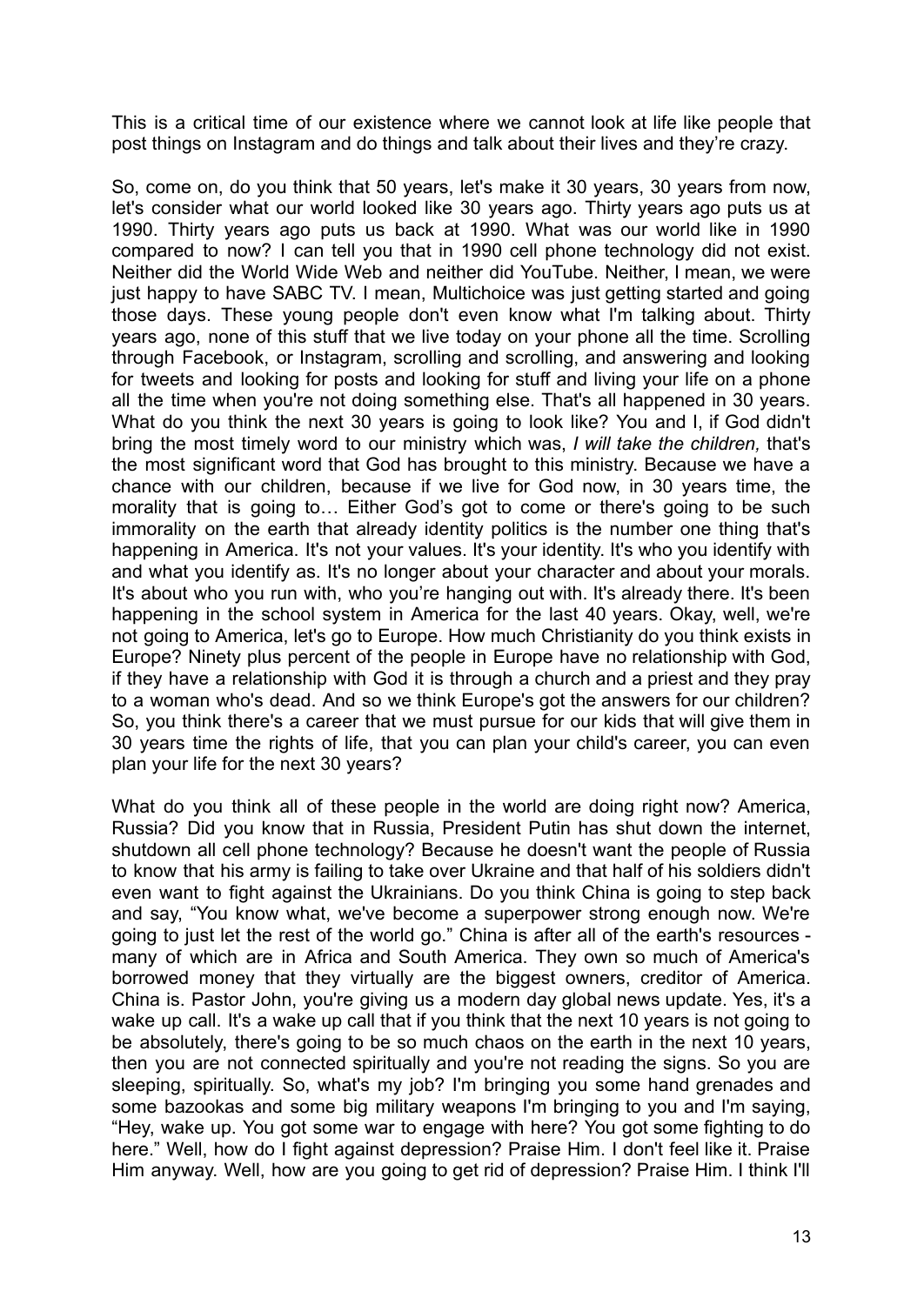go to the doctor and see if I can get an antidepressant. Praise Him. Well, what happens if I lose my job? Praise Him.

Okay, so let's hold on a minute here. Which god do you want to serve? Which god do you want to serve? Do you want to serve the god of money? How do you know if you are not serving the god of money? If you are not willing to give your money away to God then you know that there is a contest happening for you, for the love of money. Not the ownership of money but for the love of money. What about the god of sensual activities? If you don't think that the god that worships the bodies of people is not flooding the lives of every young person around the globe. You think that's just men and women? These are demonic forces that are using the airwaves to bring sensual, sexual behaviors into your very personal life, so that it can control you and bind you and hold you and keep you captive. You think that's just humans? Well, it's just my own desire, my own thoughts. Where does that come from? What about ambition?What about becoming famous? What about becoming something significant? What about being able to walk around in society and saying, "Look how significant I am?" Who do you think cares about that? If God can't use it, then no one else cares about it. Even though they may for a while, treat you with honour and dignity and respect. They don't really care for you given a choice. They're going to choose someone else that's going to be the next thing that they can benefit from. Hey?

So we have powerful weapons. We have a weapon that is a helmet. It's a weapon. It's a defensive weapon; it's the helmet of salvation. It says I am saved. I belong to Jesus Christ and I will belong to no other. I put on my helmet of salvation everyday. I say, "Today I worship You, Lord, I honour You, I will give You first place in my life." It's my weapon. It's my salvation. I have on a breastplate that is made of righteousness. My breastplate of righteousness that says that even though the enemy wants to accuse me of my behaviour, I stand with this shield on, this breastplate on that says I am righteous before God. I have a weapon that's called the belt of truth and gird my loins with truth. I don't allow other people to tell me how I should live my life. I live my life by the truth of God's word. Everywhere I go I have shoes on. And my shoes are peace. Everywhere I go, I preach the Gospel of peace. I preach the Gospel of Jesus Christ. What does this do for me? It says I will put Jesus first place all the time. And then, of course, I've got a big beautiful shield right in front of me that I clasp firmly and that's the shield of faith. Every fiery dart that the enemy sends my way; anxiety, any kind of financial issues, any kind of relational issues, anything, I just put that shield of faith and say, "My God's got all the truth and all the answers and I stand behind the shield of faith." Hallelujah. And then I've got a beautiful sword. It's the sword of the Word of God, it's the sword of the Spirit that's in my hand. I can wage warfare with it. I can slice and dice the enemy and bring down every stronghold that he puts in my mind because my weapons of my warfare are not carnal. They are not human, they are not fleshly but they are spiritual, and they are mighty to the pulling down of strongholds that the enemy is bringing against me through every way and method and mean. He's trying to bring me down and trying to dash my future and take my hope away from me. I say no to that. Hallelujah.

There is a war on at this moment in time. It's a war for the young generation. Because let me tell you that the young generation are no longer looking to anybody for an identity of how they should live their lives if the person is older than 35. If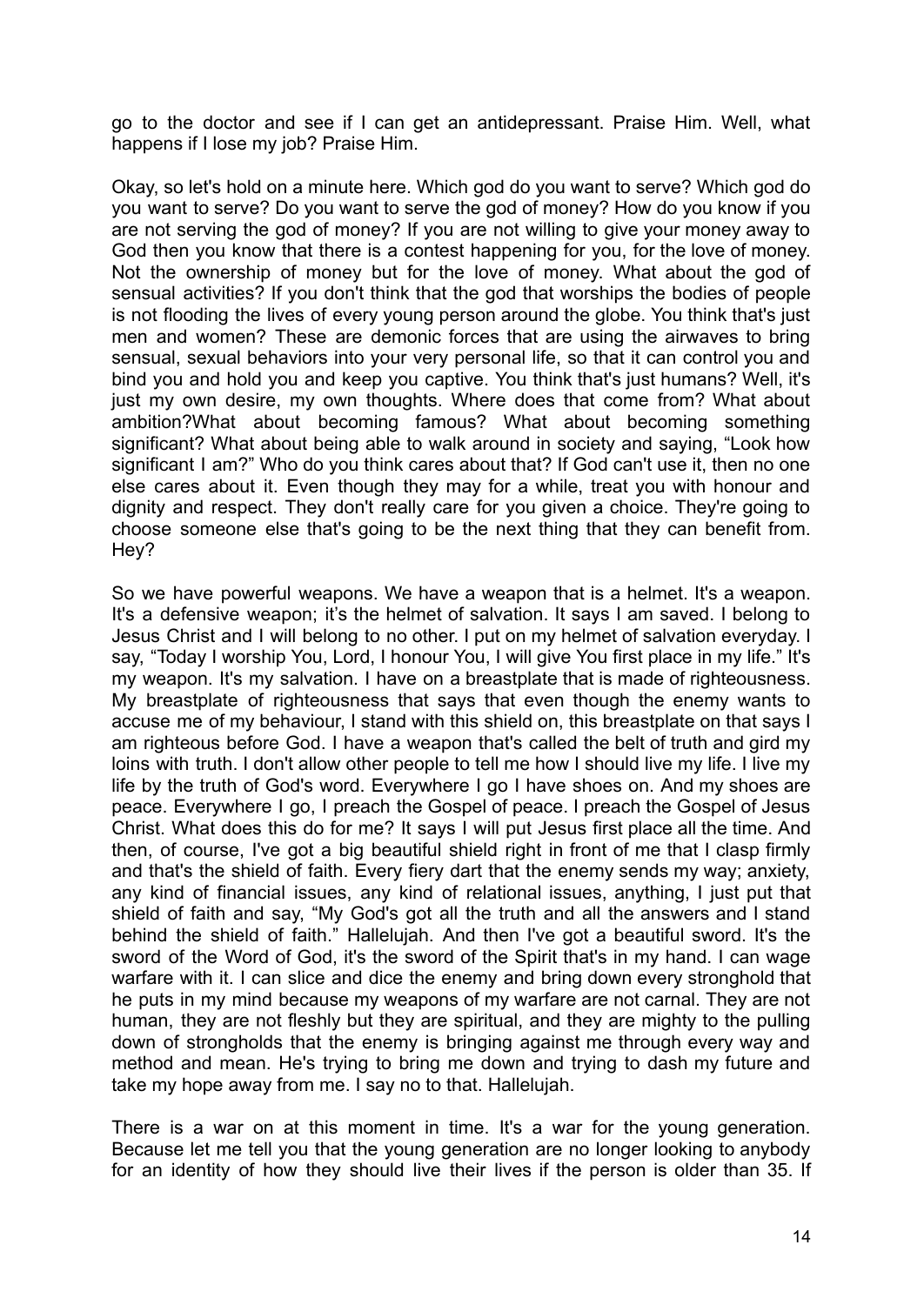you're 35 years old, and you're wanting to influence a 20 year old or a 15 year old, you have zero chance without God. You're too old. At 35 you're too old to influence somebody young. Who are the biggest influences? I'm trying to find myself. I'm trying to find out who I am. Trying to find out what I'm supposed to be doing with my life because after all, I'm only 20. So what do I do with my life? But God. But Jesus.

So Jesus says, "You know what? I'm going to come. And before you were even substance, I planned your days. I'm going to come and die for you. Because there's no one else that can come and die for you. I am going to die for you? I'm going to go and take all of that stuff, and I'm going to give you the freedom to live in grace, and power, and the Holy Spirit have a future for you. I've got a plan for you. I've got a hope for you. I planned it before you were even born. I knew your days, I numbered your days. I counted you. I knew your heart. I knew you before you were even formed." Read, go meditate on Psalm 139 this whole week. Do it for the whole of the rest of the month. I'll tell you, you will begin to just be filled with the purposes of God and begin to understand that actually, you and I have got a great future. The difference that the church needs to make in the future is that if we stand strong for Jesus, the people are going to flock to us for answers. Because we are the only hope of the human race, it's not the government of the United States of America, or the European Union. They don't have the answers. If they had the answers, they would have dealt with Putin already. If they had the answers, they would have kept Great Britain in the European Union because they were a big contributor to the success of the European Union. So the European Union, watch, my words are already falling apart. Pastor John, do you know all of these things? I've made it my business because there's something inside of me that God has put inside of me and it is for this time. It's for this time because there's a young generation that is growing up in the world that says, this is what you got to do with your life. This is how you got to consider your sexual identity. This is how you got to consider your racism or lack of racism. This is what you must think of yourself and you must find it on YouTube and the next dancer on TikTok and the next whatever it is, and that's where you can find an identity. And then, by the way, if you don't find it there, all your friends at school have got it, and they will tell you how to find it. And if you can't find it with them, then they're going to become your next role model. Because a 30-year-old doesn't understand you. Because the first thing you do when you're 16, when you wake up in the morning, is reach for your phone and see what is the next trending Twitter sensation. Oh, sorry, no, that's too old already for the 16-year-olds. Instagram. Hey? Pastor John, some tough stuff you've said tonight. It's truth. Some of it is facts, and some of it is truth. The facts are what they are and you may go and research the facts and see if anything that I've said tonight is materially displaced. I might have a few details here or there - you may say, well, it's not 1,5 billion, it was 3,5 billion or you might say it's only… Sorry for that.

So here's what happened, is that when we went to President's Cabinet with Brother Jerry Savelle, he asked Carolyn Savelle to preach in one of the sessions. And she preached - her message was *The End Times*, and so she had a big board up there. I'm finished now. Really I am. I'll let you go. But come on, you're enjoying this, you're enjoying this so much, you don't want to go home. We can camp out here tonight. Right? We're at camp meeting. But you know, so Brother Jerry asked her, she had this board there. This board was tribulation, post-tribulation, pre-tribulation, the great seat of judgement and the judgement throne and all of the stuff that everybody talks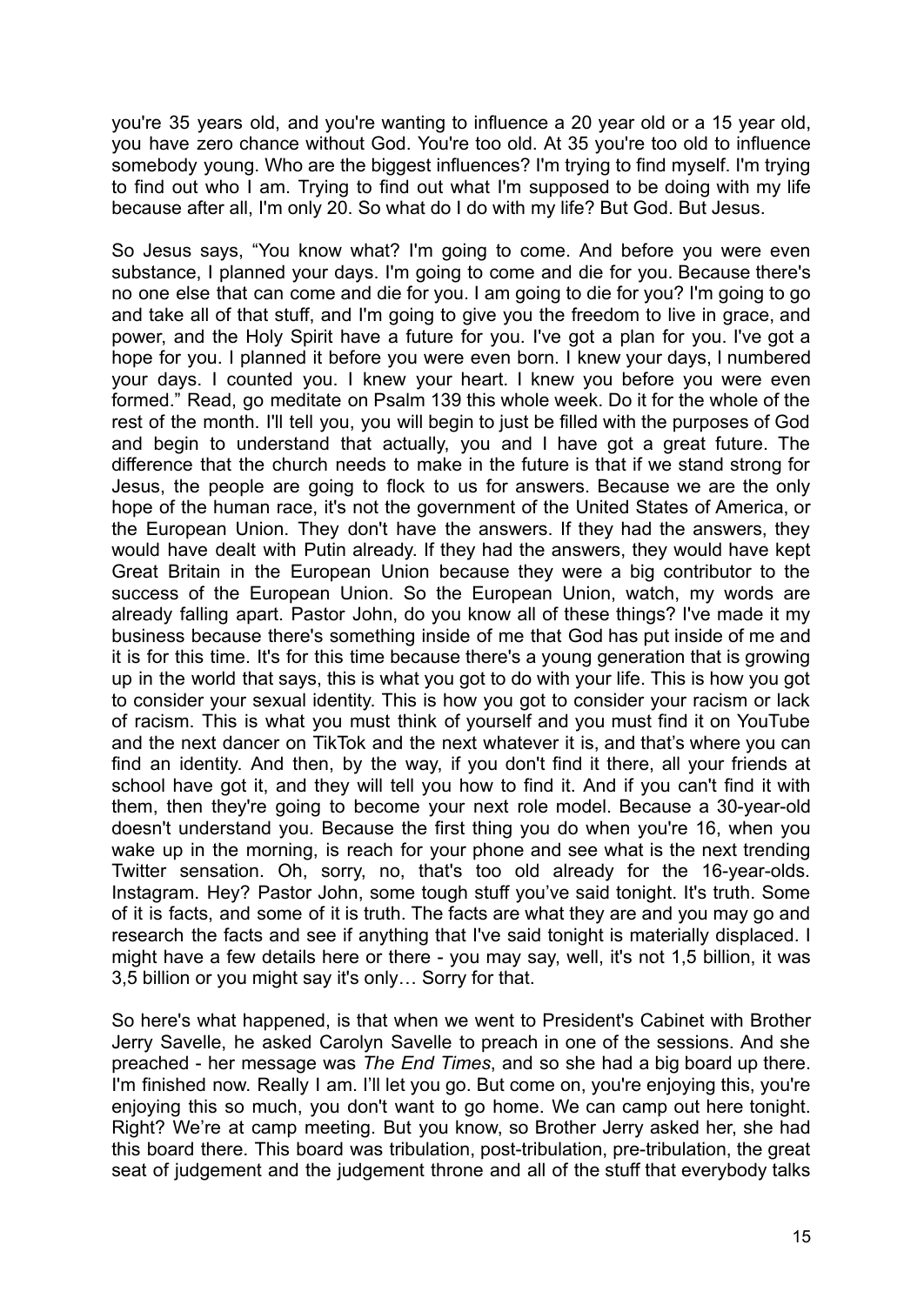about the end times. And so, we're sitting in the President's Cabinet and we're thinking. I said to Sharon, "Yoh, when I look at this board, I wonder what she's going to say because everybody I've heard talk about all of that stuff has all got it wrong, till now." So, she gets up, and she starts talking about everything that I'm telling you tonight. I said to Pastor Sharon afterwards, I said, you know, and so, Brother Jerry has tasked her to preach this message for three Sundays in Heritage of Faith Church in Crowley because he considers this message to be so important.

Everything that I've said to you tonight, is not what she said. I didn't listen to her message more than that one time, but everything she said, I already knew that. Guess what it has done to my faith? It just made my faith soar because I have never shied away, and I never will shy away from dealing with the enemy of God and the things that come against the Church - I will never shy away from that. I will meet it head on because if we can't deal with it in the Church, then who else is going to deal with it in the Christian home? Christian homes don't want to talk about this stuff in case they are already wrong. So, if you've already made a lifestyle choice, and you're already in a pattern and a habit, you don't want to talk about this stuff. Because then you've got to admit that you've been doing things wrong till now. And so then, what does that mean? That means, well, if I'm wrong, then, wow – I've got to face myself that I'm wrong about it. But that's the most powerful place to be. Because the minute you can face yourself and say, "I've been wrong about it," you can repent before God and you can let Him show you what to do next. If you don't hear what I'm saying today, and you're not prepared to go and talk about it, and actually go to the Word about it, and actually seek God's face about it, then you can't get the truth. Then you will continually be deceived and lied to. And at some point in time, what will happen is that either God is going to be forced to allow you to be judged by your actions because He loves you that much that He wants to get you back. So, you will be judged, or the enemy of God is going to take you out.

And just by the way, the Apostle Paul had the authority to say, "I've handed your body over to the enemy, to the devil, so that your soul may be saved." He recognised that there were some people that were so stubborn in their flesh, that the only way to save their soul for eternity was to let them actually experience in the natural what death is like. Yes, there are people like that in the Church, born-again Christians that are that stubborn, that God has to let them die early, in other words, so that they don't turn their back on God for eternity.

Well, if you're here tonight, I'm glad that you heard this message because I want to tell you that my faith is not in Cyril Ramaphosa. I don't have my faith in him. I pray for him. I think he does a lot of things right. I think he's got a real political war on his hands from the day that he was put into office by the ANC. So, I understand that there's things that I think, as a born-again Christian that he is, and as a good moral man that he is, I think there is more that he would like to do to change our country, but politics prevents him from it. And so, he's taking his time. But our prayers are making a way for him to bring and expose corruption in our nation. But my faith is not in Cyril Ramaphosa, my faith is in Jesus Christ. I've told you this before, my faith is not in your tithe. My faith is in what I do with my finances, to trust God. Hallelujah. My trust for my protection is not in whether I have got a panic button. My trust is in God. My trust is in the Word of God.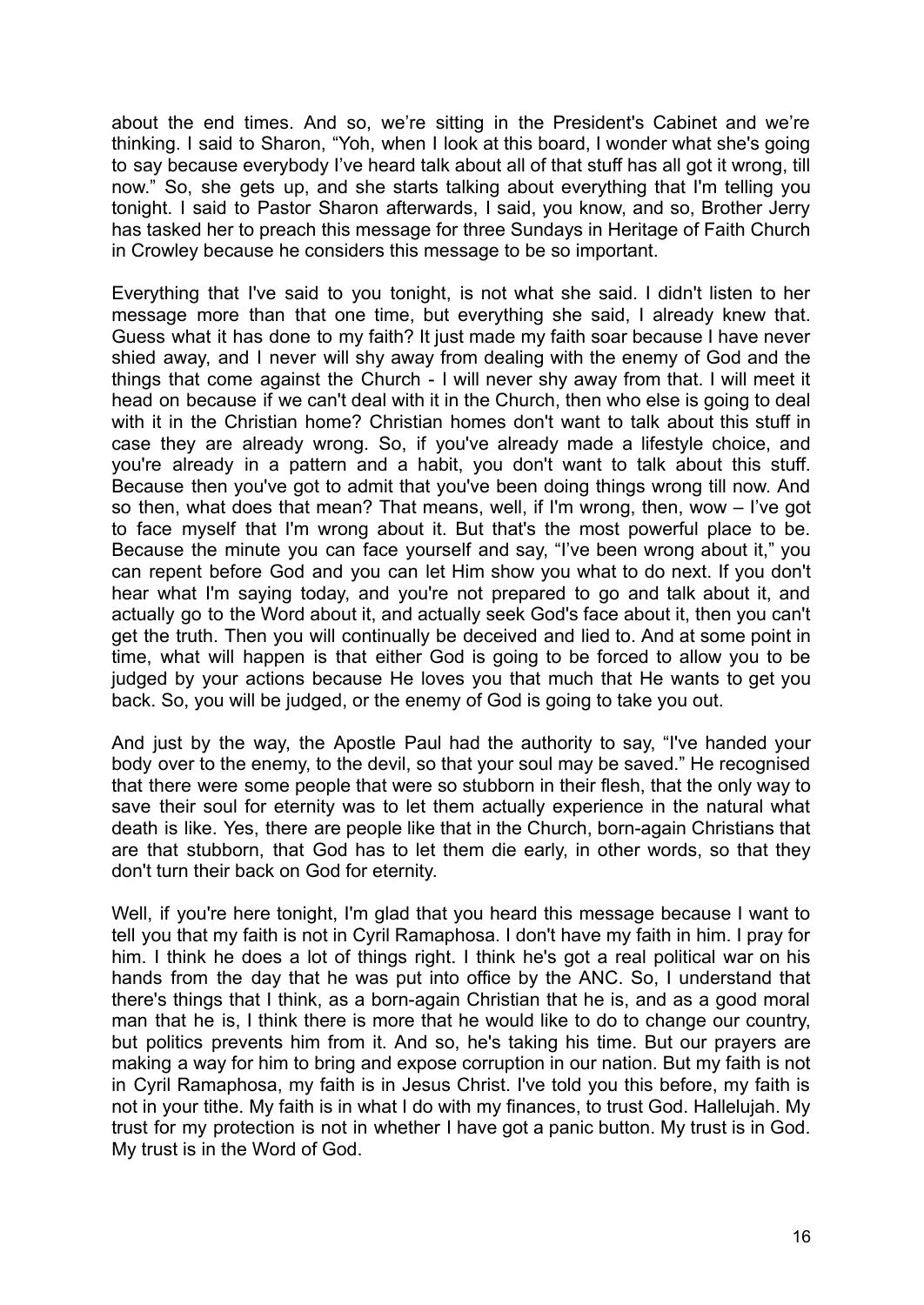Let me tell you, I've got to just say this because the Holy Spirit is all over me. We have had a situation when Pastor Sharon was sitting in a car. Garth was, I don't know how old he was, 16, when he had that piano lesson. He had a music lesson and Sharon was sitting outside, waiting for him and these guys came up to the car. The one man just leant over the car and he held his gun like this at her. The other man came and got in the car, and sat next to her in the car and took her handbag, started going through her credit cards, took all her money, took the ring off her finger. There was another man who stood there by the gate and the minute Garth came out when his music lesson was finished, he stood there and he took the gun to Garth's head. And just like that, they disappeared. They disappeared. How many circumstances do you think have an outcome like that? Most of the time somebody's injured, somebody's dead, or the car is stolen, or the car and the people are stolen? Yes? So that happened many, many years ago, Garth was about 16 or there-abouts. I'm wanting you to know that if you think that when I say my protection is in God, not in a panic button, it was God who saved Sharon. It wasn't there because there was a policeman nearby. It was God because they didn't know what to do with themselves. They just had to walk away from the car. So Sharon phoned me and she said, "John, this is what happened." I said, "Babes, the ring's no problem." I phoned the credit card company, put a hold on all the credit cards and all the money. They never got anything, they just took her… You know, Sharon was there sitting in the car reading the Bible while she was waiting for Garth. And so, when this thing happened, she was reading the Bible. You understand what I'm saying? If you put God first place in your life, it doesn't matter what the threat is. It doesn't matter what the threat is.

Some people leave South Africa and move to another country because of an event like that. "Oh, South Africa is going to the dogs, we've got to prepare for a different kind of future." Go for it. See if you're safer in America or Europe. Ask those people that were all walking on holiday on the promenade in Nice, when a guy rode with his truck all the way through them and just killed hundreds of people with his truck in Nice in France. "Well, that wasn't me." But it could be. I'm not trying to scare you. I'm trying to make you wake up. Spiritually you've got to be making choices. Spiritually, you've got to be making decisions that's saying; the future of this world that we are living in, that our children are growing up in, is not because our government is going to make all the right decisions for us, or that some other country's government is going to make the right decisions for us. We have got to put our trust in the living God who will be on our side. And then we can go, like a prophet's wife could do, and go to the prophet and say, "Because your servant feared the Lord, do something about it, Prophet." Hallelujah. We have a living God that we can go to. We have a living Holy Spirit that lives within us, we have Jesus Christ as our Saviour. We can go to Him and we can trust Him, and we can depend on Him, we can rely on Him. Our salvation is that we give God praise, that we give Him honour with our finances, we give Him honour with the fruit of our lips, and the thanksgiving of our heart every day. Our trust is not in any system. Our trust is in Jesus, our trust is in the Word of God and He is always the same - yesterday, today and forever. He is forever the same. The Bible says that in Him there is no shadow of turning, you cannot find darkness in Him. He is all light and He is always the same. He will never change, never change. I can stake my life on it. Hallelujah.

And so, you know, it is possible that you may have had experiences, we've had experiences. I just got through telling you about one. You know, just because you're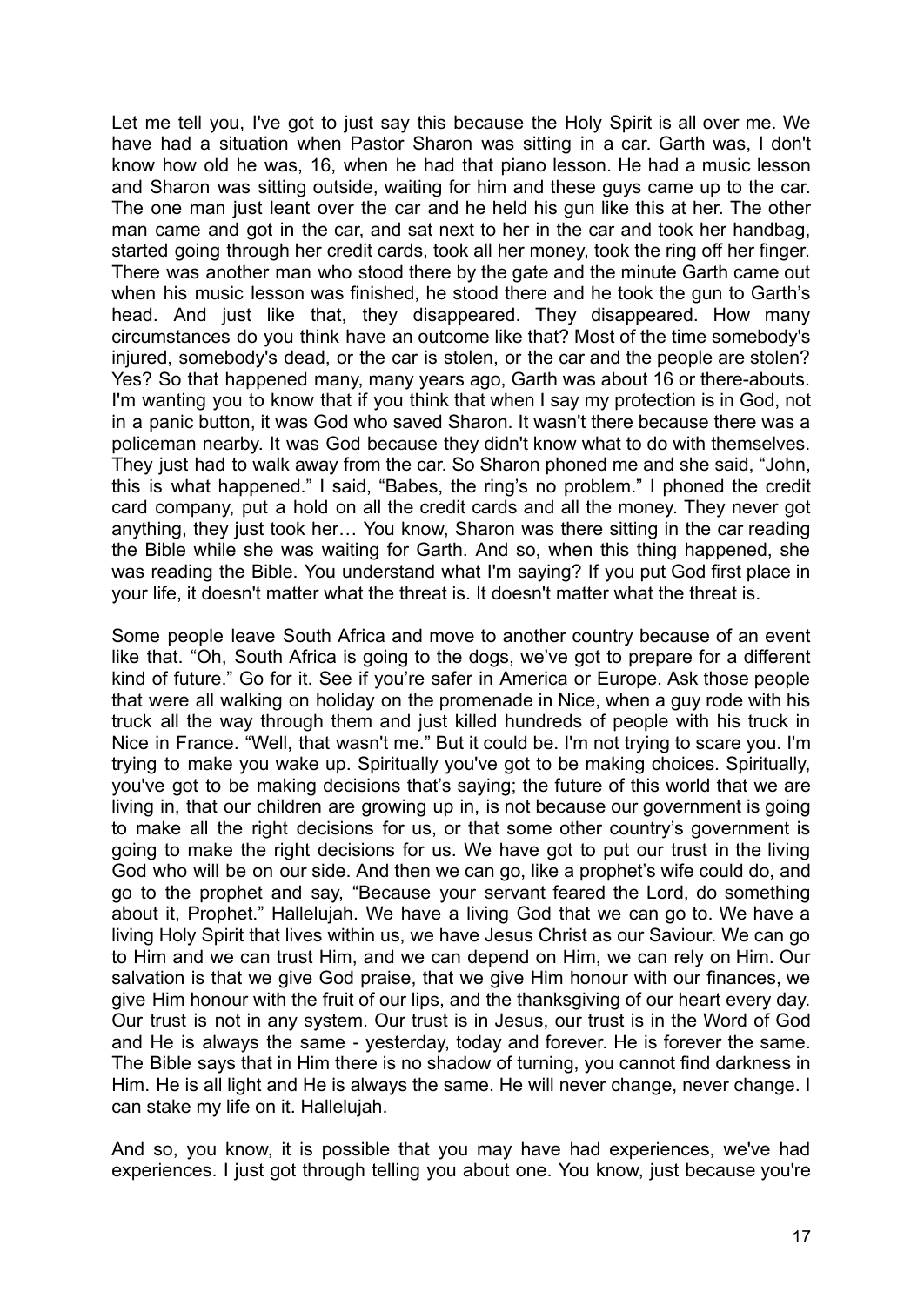a Christian doesn't mean to say the devil is not going to try and come and actually steal your life. Just because you're a Christian doesn't mean that the devil is going to leave you alone. But like Jerry Savelle says, Kenneth Copeland says, all those men that we are connected to and many others, is read the back of the book; we win.

Okay, this is my last close. This is my last close. The Apostle Paul had such a revelation. Understand this, just understand this with me for a minute. Here is a man who's been put in prison by governments, many times. He's been beaten by governments, many times. He's been attacked by religious peopl, many times. He's been shipwrecked. He's been bitten by a viper that was a venomous snake that should have killed him. He was left for dead many times. And at the end of all of the stuff that he's gone through, he speaks and he says, "I have known what it's like to have nothing. And I know what it's like to have a lot." People don't like to hear me say he knew what it was like to have nothing. Well, what do you think you've got when you're put in prison by a government? I mean, you're in chains, you've got nothing, maybe not even proper clothes on. They just beat you and then tie you to a wall and there you are, maybe they'll feed you, maybe they won't. But I'll tell you what, if that happened to you, and you went to be with Jesus, you would be welcomed in heaven. Which is why the Apostle Paul says, "For me to live is Christ, but for me to die is my gain. I don't lose. For me to live is Christ." Why? Because if I live for Christ, I got everything I ever need. And so what does it matter if you suffer some kind of earth shattering something that happens to you because you're a Christian? Don't let the devil lie to you and say to you, you can't trust God anymore. So many Christians have left God because something happened to them and they say, "I can't trust God anymore." But they won't look at themselves and they won't look at how they've been influenced by the devil. They'll blame God and say, "Why didn't God?" The Apostle Paul is so understanding of this, that this temple of the body, this body that I live in is so temporary. And yet it is my vehicle for everything. It's so temporary, but it's a necessary vehicle for everything. And so why should I let the devil take the lusts and the desires of this body and this flesh and control my future eternally? Why don't I give this body to Him so that He can take my eternity and make it glorious? Hallelujah.

I've got one more thing to say. If you give your life to God, and He wants you to be a politician who is in politics, and wants you to actually have a voice in politics, I promise you, He will see to it that you get connected to the right people, and that you will have a place in politics. How can you say that? Well, just look at Daniel's life. Daniel didn't have to try and get before the king. He was a slave, "Come serve me. You must do what I tell you." "Yes, sir." But suddenly this man's got wisdom, this man's got stuff, he knows stuff. If God wants you to be a financier of the Gospel of the Lord Jesus Christ, let me tell you something, money will be attracted to you. The Bible says that He makes you rich and He adds no sorrow with it. That sorrow is working the way the world system works. So there are many people that say, "I'm called to the ministry of finance," but they want to work, they are workaholics. So what they've just done is they say, "I'm addicted to work. So, I'll call myself a financier of the Gospel of Jesus." Don't shut me down because I'm preaching good now. If you are called by God to be a financier to the ministry of finances in the body of Christ, it will be like God just gives you ideas, and He just opens things up, doors open, and money comes to you. And it just flows to you. It just flows. You don't even have to work hard for it. He'll tell you to find this person, call that person, do this, do